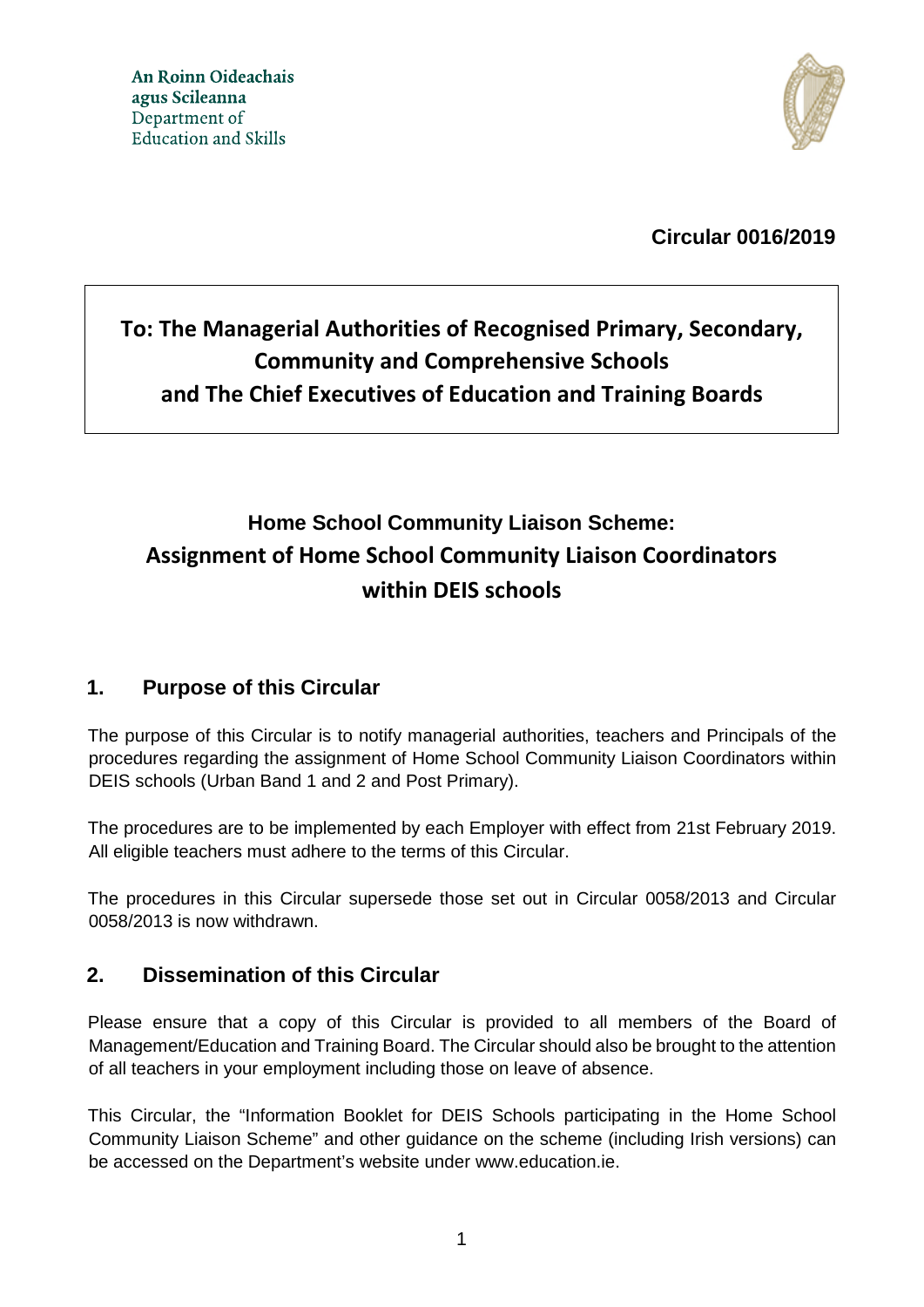### **3. Compliance**

The allocation of Home School Community Liaison posts to DEIS schools and the retention of these posts is contingent on schools complying with the contents of this Circular.

In this regard, schools are reminded that in order to participate in DEIS, schools should take all necessary steps to use resources that may be allocated under DEIS in accordance with the key provisions, requirements and aims of the school's Action Plan for Improvement.

Schools participating in DEIS should also undertake to abide by any further conditions that the Department of Education and Skills may put in place from time to time with regard to DEIS or any other measure under the school's Action Plan for Improvement.

**Mary Cregg Principal Officer Social Inclusion Unit** 

 **21st Feb 2019**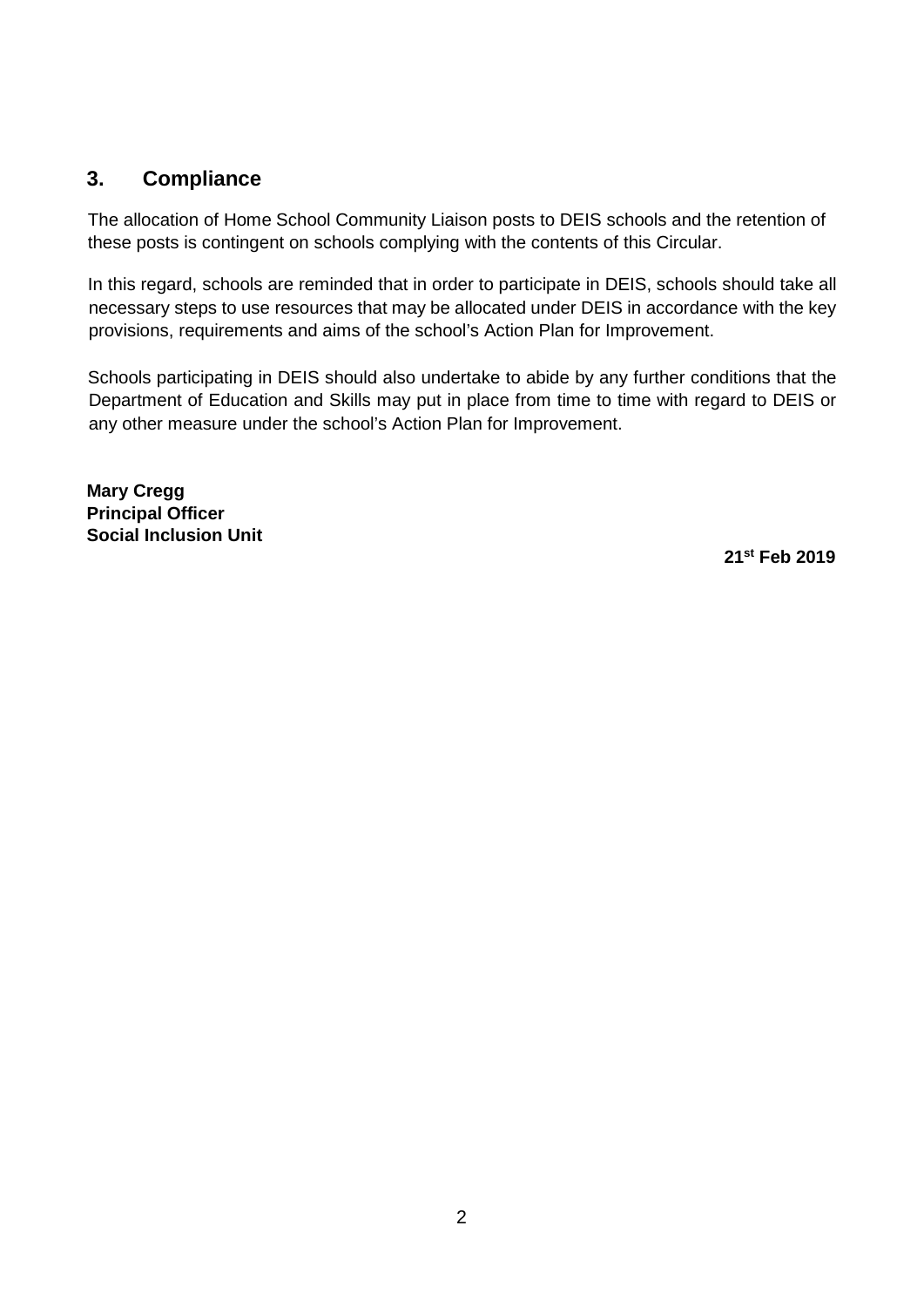# **Definitions**

For the purposes of this Circular the following terms shall have the meanings assigned to them here unless the context indicates otherwise:

**HSCL** – Home School Community Liaison

**DEIS –** Delivering Equality of Opportunity in Schools

**BOM –** Board of Management

**ETB –** Education and Training Board

**Parent –** in this document the term 'parent' also denotes 'quardian'

**Employer** – an Education and Training Board in the case of vocational schools/community colleges, community national schools and a Board of Management (BOM)/Manager in the case of primary schools (excluding community national schools), voluntary secondary, community and comprehensive schools. The Education and Training Board or Board of Management/Manager may delegate as appropriate, responsibility for matters set out in this **Circular** 

**School Year** – the school year as defined by the Minister for Education and Skills from time to time currently beginning on 1<sup>st</sup> September and ending on 31<sup>st</sup> August in each year

**The Department** – the Department of Education and Skills

**Tusla -** The Child and Family Agency established on the 1st January 2014. It is the dedicated State agency, responsible for improving wellbeing and outcomes for children. Operational leadership and management of HSCL rests with the Educational Welfare Services (EWS) within Tusla

**EWS** – Educational Welfare Services

**Note: With the integration of DEIS school support services (HSCL and School Completion programme) within Educational Welfare Services (EWS), the function of the previously titled HSCL Regional Co-ordinators now resides with the integrated Senior Management Team of EWS. For convenience, reference to members of this team throughout this circular will be as follows: Tusla EWS Integrated Services Manager.**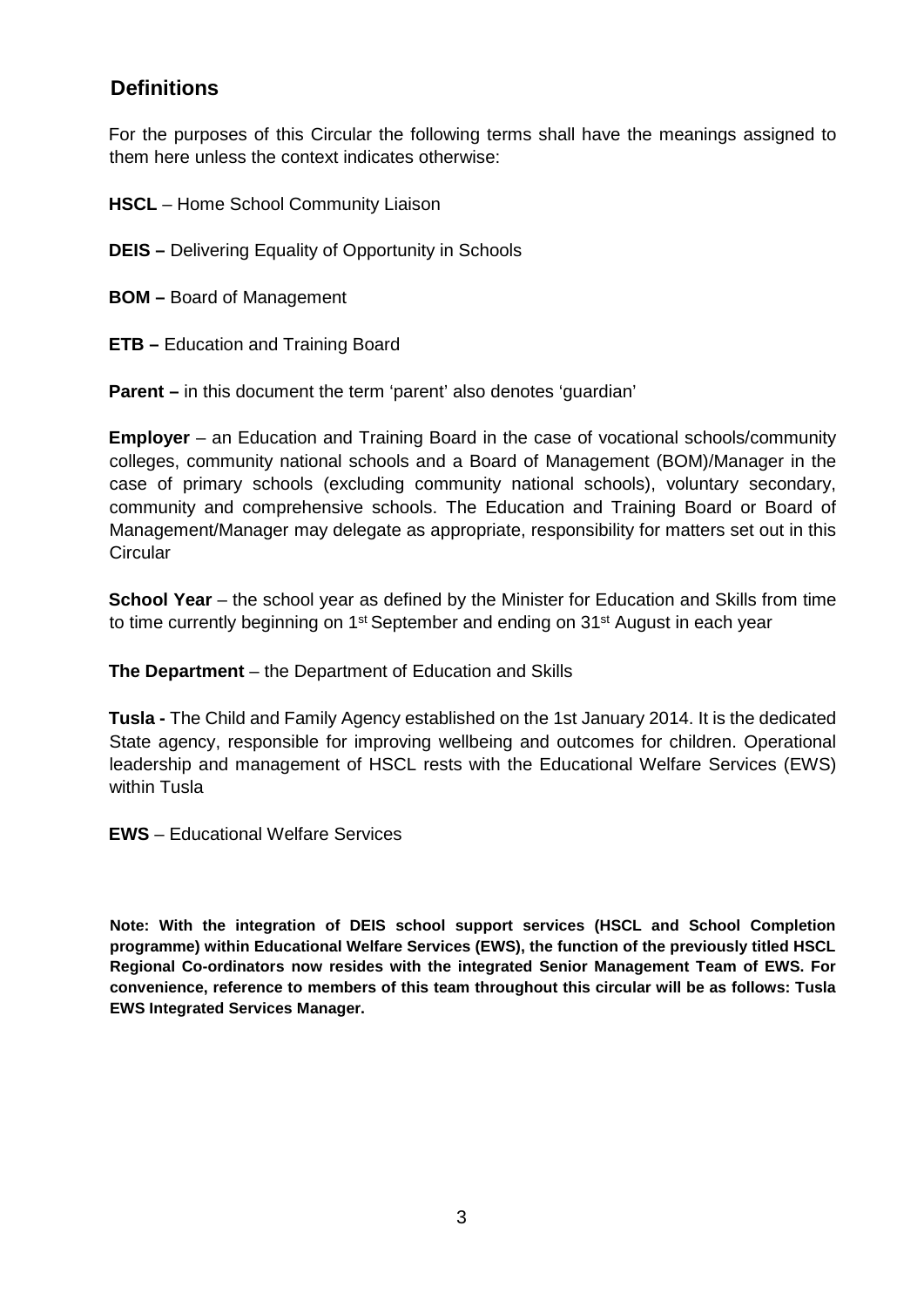# **Introduction**

The purpose of this Circular is:

- To inform all DEIS Urban Primary and DEIS Post Primary school management and staff of the process for assigning teachers as HSCL Coordinators.
- To inform all DEIS Urban Primary and DEIS Post Primary school management and staff of the HSCL management and reporting arrangements in DEIS schools.
- To outline the attributes required for the HSCL post.
- To outline the job description/role of the HSCL Coordinator.

# **Contents of Circular**

**This Circular is structured as follows and contains the following information:** 

| <b>Section One:</b>   | <b>HSCL Coordinator posts in DEIS Schools</b>                       |
|-----------------------|---------------------------------------------------------------------|
| <b>Section Two:</b>   | <b>Assignment Process for the HSCL Coordinator</b>                  |
| <b>Section Three:</b> | <b>Conditions of Service for the HSCL Coordinator post</b>          |
| <b>Section Four:</b>  | <b>Assignment to the HSCL Coordinator post</b>                      |
| <b>Section Five:</b>  | <b>HSCL - Management and Reporting Arrangements in DEIS Schools</b> |
| <b>Section Six:</b>   | Guidelines on the use of the HSCL Grant                             |
| <b>Appendix A:</b>    | Sample Advertisement for the post of HSCL Coordinator               |
| <b>Appendix B:</b>    | <b>Contact Details</b>                                              |
| <b>Appendix C:</b>    | Sample Letter of Assignment for the HSCL Coordinator post           |
| <b>Appendix D:</b>    | <b>Assignment Form for the HSCL Coordinator post</b>                |
| <b>Appendix E:</b>    | <b>Attributes of the HSCL Coordinator</b>                           |
| <b>Appendix F:</b>    | Job Description/Role of the HSCL Coordinator                        |
| <b>Appendix G:</b>    | <b>Frequently Asked Questions</b>                                   |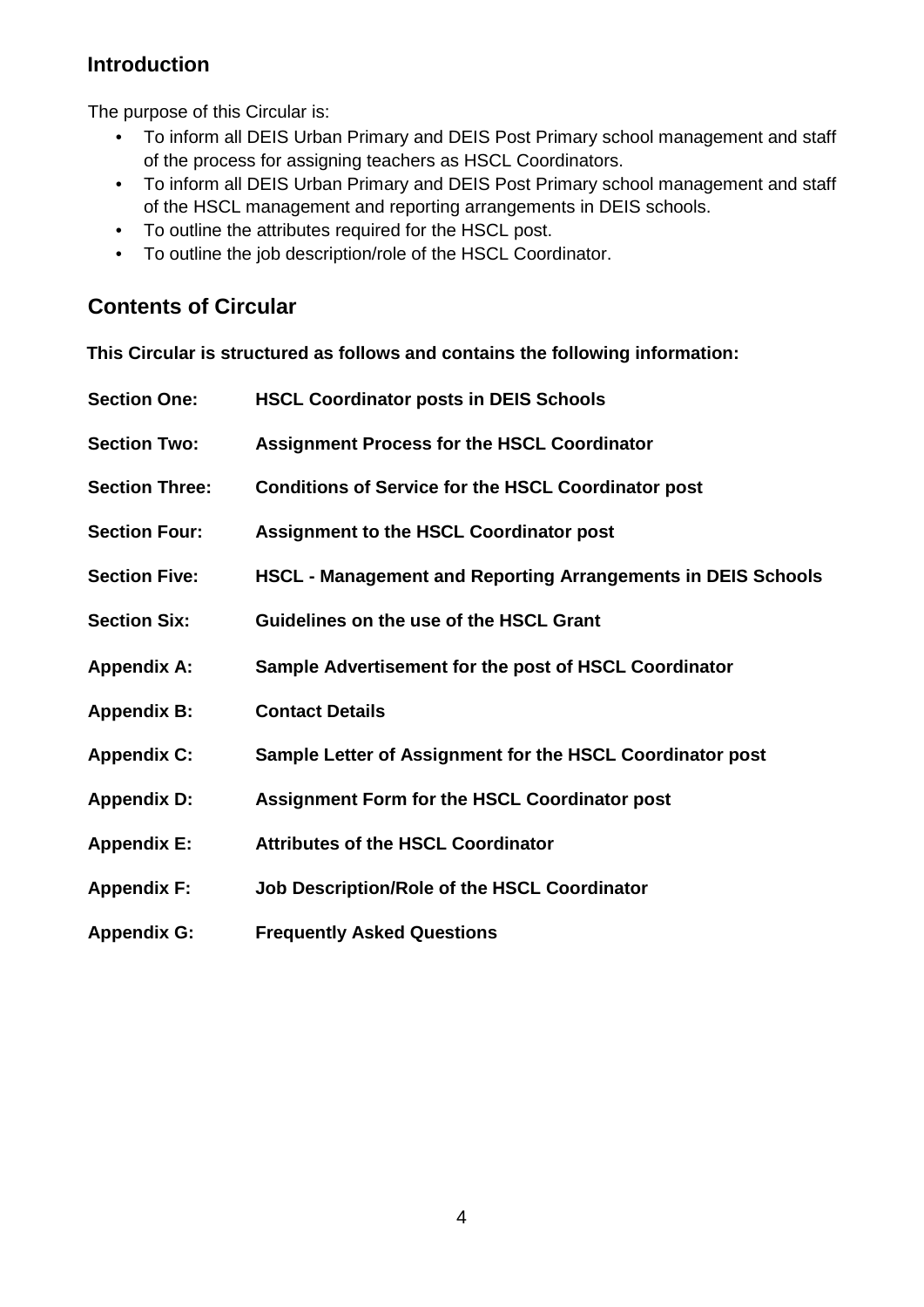# **HSCL Coordinator posts in DEIS Schools**

### **1. HSCL Allocation to schools**

Delivering Equality of Opportunity in Schools (DEIS) is the Department of Education and Skills' main policy initiative to tackle educational disadvantage, using a dynamic and databased model of identifying levels of disadvantage within school populations to ensure that the level of resource allocated to schools closely aligns with the level of identified need. The DEIS Plan 2017 sets out the Department of Education and Skills' vision for future intervention in the critical area of social inclusion in education policy.

HSCL Coordinator posts are full-time posts allocated to DEIS (urban primary and post primary) schools. Some HSCL posts are allocated on a shared basis between DEIS schools (in cluster groups) and can be shared across the two sectors: primary and post primary level.

The person appointed to the HSCL role must be an existing member of the teaching staff in the school/one of the schools in the cluster. The HSCL duties must be undertaken on a fulltime basis only and cannot be combined with other teaching roles. This is to avoid any potential conflict of interest (which could arise) between the roles of teacher and HSCL Coordinator in relation to the student.

The HSCL role also requires the flexibility to undertake the range of duties required of the post, without the restriction of teaching/class.

### **2. Base School for the HSCL post**

The base school for the HSCL Coordinator post is automatically deemed to be the base school in which the successful applicant is currently teaching. Therefore, the base school or regional ETB (where relevant) is considered the Employer of the HSCL Coordinator.

### **3. Duration of Assignment to the HSCL Coordinator post**

A teacher shall be assigned to the post of HSCL Coordinator for **a maximum of 5 years to be completed on the 31st August of the fifth year. All assignments are subject to the HSCL allocation to the school(s), by the Department**.

It is a requirement that the HSCL Coordinator post be opened to application to eligible staff in the school(s) every 5 years.

HSCL posts are opened to application in order to provide eligible staff members with the opportunity to gain greater insight into educational disadvantage. Working as a HSCL provides teaching staff with an understanding of the background, family and community life of the children they teach. HSCL Coordinators returning to a teaching position bring this experience to their teaching role.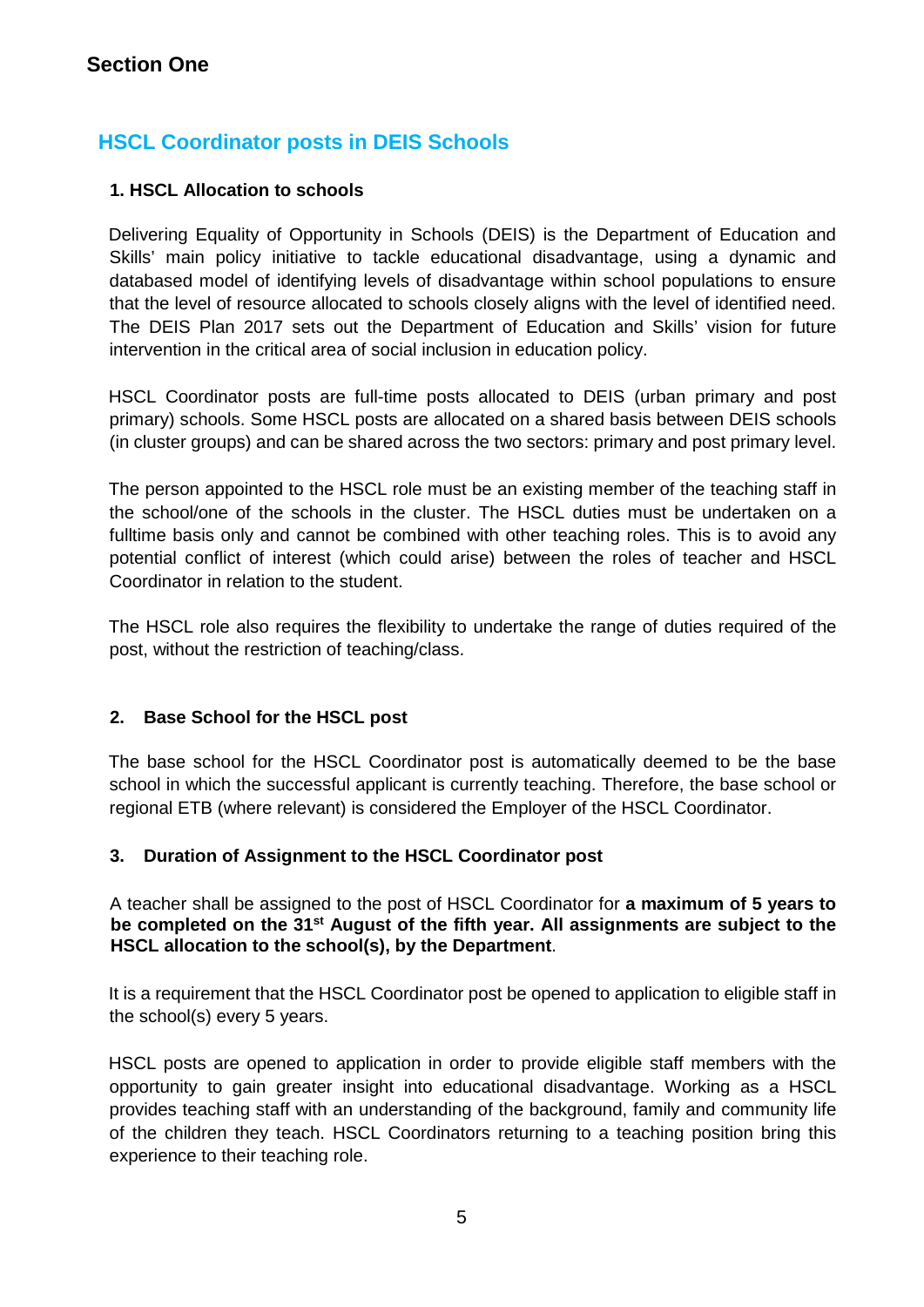Whilst serving in the role of HSCL, all HSCL Coordinators continue to avail of appropriate incareer development and training, to facilitate their readiness to resume teaching duties.

 The cluster of schools served by the HSCL Coordinator and the HSCL allocation to schools may be subject to change by the Department during the period of this assignment.

**Having served the maximum period of 5 years allowed in the post, the existing HSCL Coordinator may not re-apply immediately for the HSCL Coordinator position. A HSCL Coordinator must vacate the HSCL position for a minimum period of 3 years before he/she is eligible to re-apply for the HSCL post.** 

#### **4. Appointment of a Replacement Teacher**

A teacher assigned to the post of HSCL Coordinator, may be replaced by the base school in accordance with current rules for teacher recruitment. He/she shall be offered a specified purpose (fixed-term) contract.

For information relating to Contract of Indefinite Duration (CID) entitlements see Circular 0023/2015 and Circular 24/2015.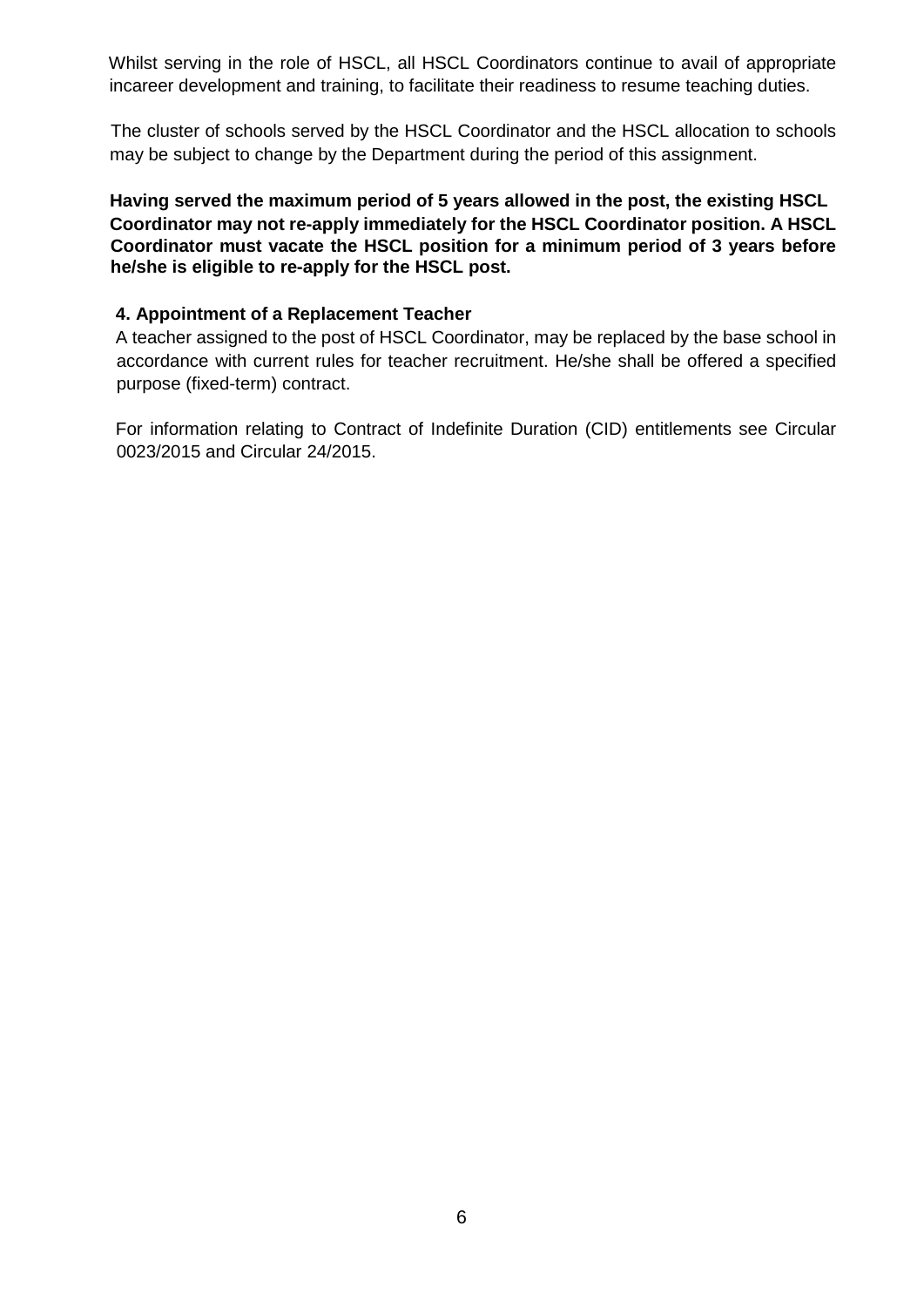### **Section Two**

-

# **Assignment Process for the HSCL Coordinator**

#### **1. Eligibility Requirements**

Applicants for the position of Home School Community Liaison Coordinator must:

- a. be a member of the teaching staff of the school(s) in the HSCL cluster
- b. have a minimum of **two years** teaching service recognised by the Department/ETB for incremental credit purposes
- c. be registered with the Teaching Council under Route 1 (Primary) or Route 2 (Postprimary) of the "Teaching Council (Registration) Regulations 2016" booklet
- d. have satisfied all conditions of that registration as per Section 31 of the Teaching Council Act 2001<sup>1</sup> .

A substitute teacher is not eligible to apply.

All permanent, fixed-term, full-time, part-time and job sharing fully registered teachers in the school(s) are eligible to apply for the post of HSCL Coordinator regardless of employment status**.** The Protection of Employees (Fixed-Term Work) Act 2003 and the Protection of Employees (Part-Time Work) Act 2001 refers. **Please note that the HSCL position is a fulltime position only.** 

Cognisant of the critical role of the Principal and Deputy Principal in the overall management of a school;

- (i) a Principal shall not undertake the duties of a HSCL Coordinator and is not eligible to apply for the HSCL post.
- (ii) a Deputy Principal may undertake the duties of a HSCL Coordinator provided s/he temporarily relinquishes his/her post of responsibility allowance and an acting post holder may be appointed.

An Assistant Principal I and Assistant Principal II may apply for the post of HSCL whether shared or otherwise. However, before making such assignments, the Employer must be satisfied that, in addition to fully undertaking the HSCL post, the HSCL Coordinator can competently and efficiently discharge the post of responsibility roles and responsibilities. The employer must also be satisfied that the nature of the post of responsibility will not impinge on the ability of the HSCL Coordinator to build positive relationships with parents. The teacher must be required to confirm his/her agreement to this in the manner set out in the Letter of Assignment (See Sample Letter of Assignment at Appendix C).

<sup>&</sup>lt;sup>1</sup> The registration of teachers is governed by Section 31 of the Teaching Council Acts 2001-2015. The Council registers teachers under the **Teaching Council [Registration] Regulations 2016** and **The Teaching Council [Registration] (Amendment) Regulations 2016**.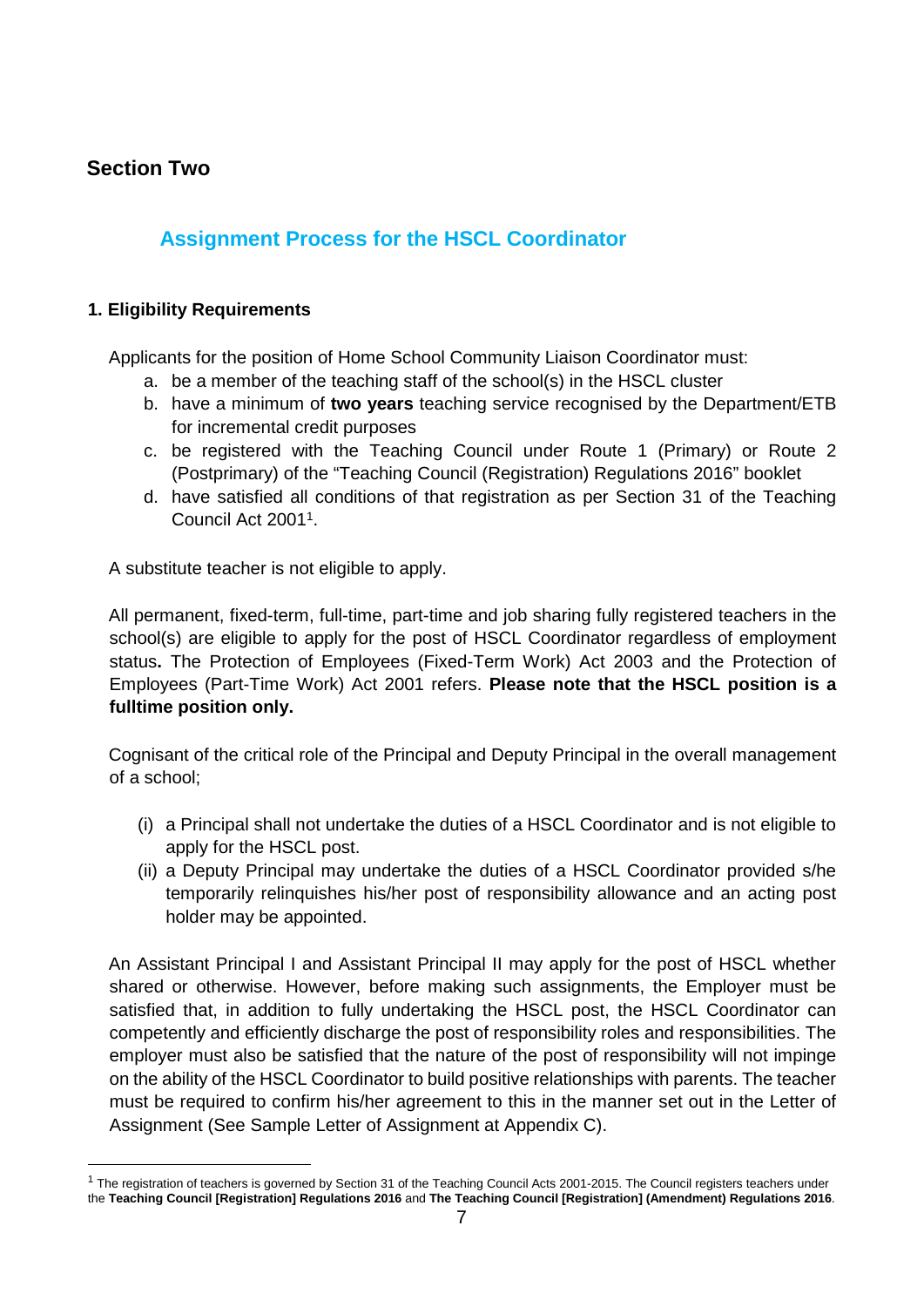*In the case of all applicants, the BOM/ETB of each school involved in a cluster must ensure that an applicant from their respective school satisfies the eligibility criteria before he/she is permitted to progress to interview stage.* 

### **2. Advertisement of the HSCL Post**

**The post of HSCL Coordinator must always be advertised internally in all schools in the cluster as the HSCL Coordinator is appointed from the staff of the school(s) in the HSCL cluster (see Appendix A).** 

Where two or more schools share a HSCL Coordinator post, the Principals and BOM/ETB of each school in the cluster should agree in advance the initiation of the assignment process as outlined in this circular.

Notice of any vacant post shall be posted in a prominent position on the staff notice board(s) within the school(s). The notice shall specify the closing date for receipt of applications which should not be earlier than 10 school days after the initial date of posting of the notice in the school**.** The notice should remain on the notice board until the closing date for applications has passed.

Members of staff on approved paid or unpaid leave of absence or on secondment, are eligible to apply and, therefore, a copy of the advertisement for the vacant post shall be sent directly to the designated contact addresses or email addresses of such teachers.

The notice shall state:

- o the latest date for receipt of letter of application. This date shall not be earlier than ten school days from the last date of the posting of the notice. The period of ten school days includes the last day of the posting of the notice.
- o the roles and responsibilities attaching to the post (as contained in Appendix F of this Circular).
- o a Curriculum Vitae should be submitted.
- o whether reports or other documentary information are required.

No details should be requested that might be construed as being discriminatory on any of the grounds prohibited by the Employment Equality Acts 1998-2015 (i.e. gender, civil status, family status, sexual orientation, religious belief, age, race, disability or membership of the Traveller community).

Where no teacher(s) in the school(s) applies for the post or where there is a difficulty in attracting a staff member to the position, the school should immediately contact and enlist the support of the relevant Tusla EWS Integrated Services Manager, to facilitate and inform staff development on the issue, offer clarification, address concerns etc (see Appendix B for contact details).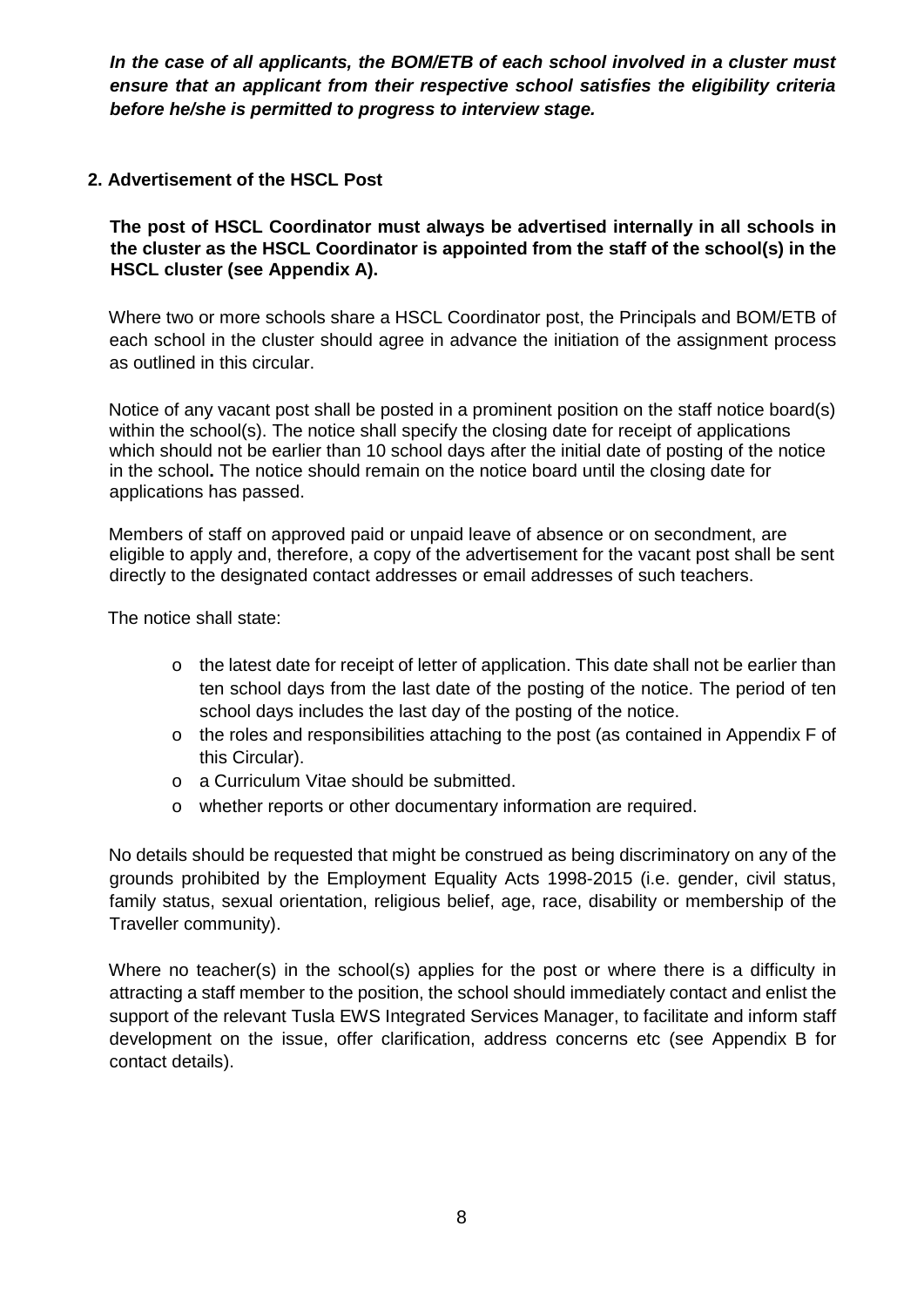#### **3. The Selection Process**

An interview for the post must be held even in the case of there being only one applicant. An interview board must be constituted for this purpose. As with any teaching assignment, relevant Department Circulars in terms of recruitment/redeployment should be observed in the assignment of a HSCL Coordinator. Where the HSCL post is shared, the schools must agree on the recruitment process in accordance with the circular.

The eligibility of the applicant to apply for the post must be confirmed by their school in advance of the interview process.

Under no circumstances should a teacher be assigned to the HSCL role on a temporary basis pending the completion of the interview process for the filling of the HSCL Coordinator post.

### **4. Selection Board**

While it is desirable that all schools in the clusters are represented on the interview board, it is advisable not to have more than three people.

Where the HSCL post is shared, the interview board should endeavour to have representation from each school involved in the cluster (i.e. primary, secondary, ETB, community & comprehensive), where appropriate. The make-up of the interview board shall be agreed by the BOM/ETB of all schools in the cluster.

The interview board should reflect gender representation in so far as possible.

It is suggested that the interview board could be comprised of a selection from:

- Chairperson/s of Boards of Management/ETB Representative as appropriate
- Principal/s from relevant school/s
- Other appropriately experienced and knowledgeable individuals.

In advance of the interview process, criteria for assessment, having regard to the appropriate legislation and the requirements of the post of HSCL Coordinator, must be established by the interview board and recorded in writing. Applicants should be notified of the criteria in advance of the interview by someone who is not a member of the interview board.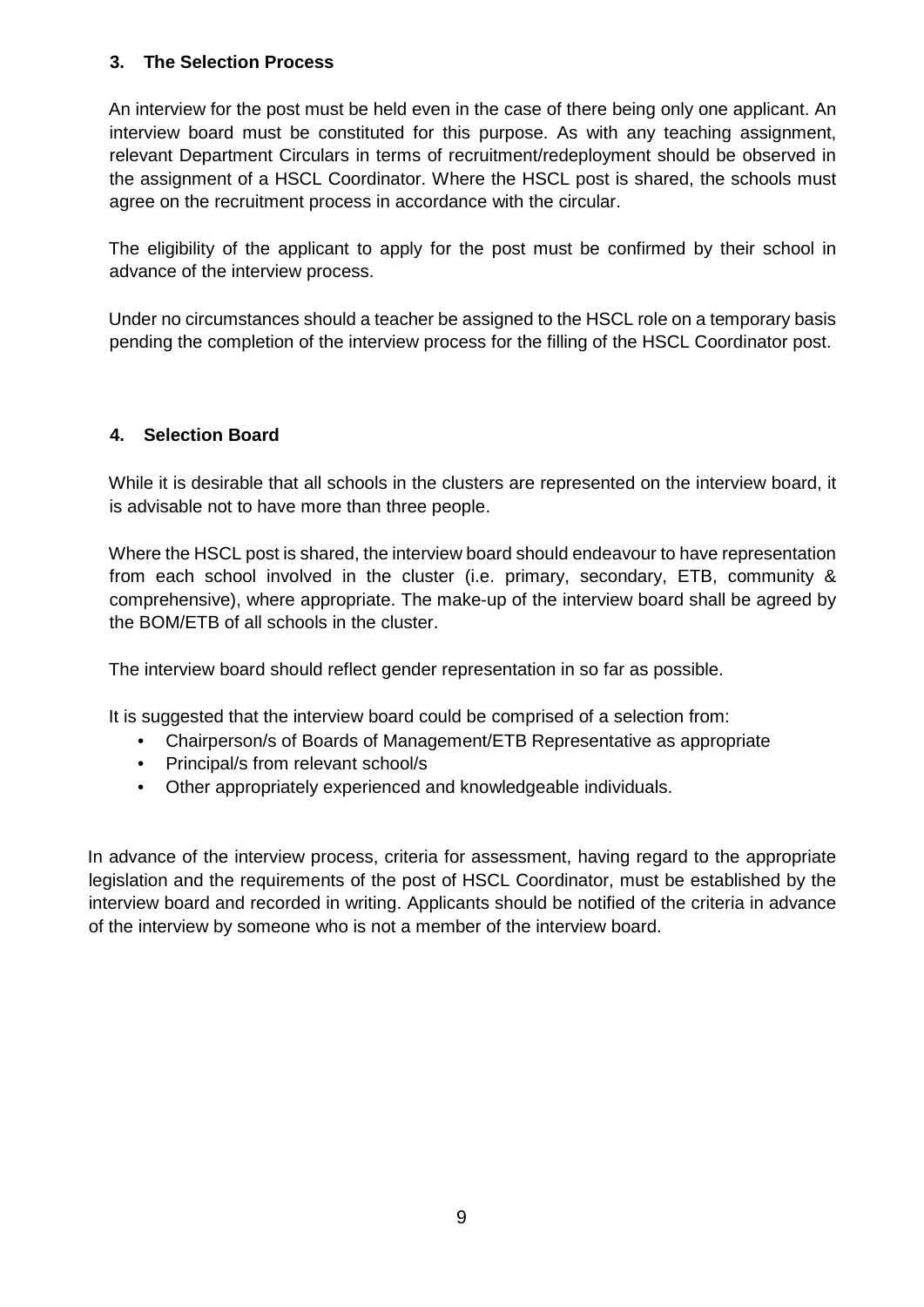#### *General functions of the Interview Board*

The interview board:

- Conducts the interviews.
- Must ensure that all questions shall relate to the requirements of the post. No questions shall be asked nor information sought in any form from a candidate which might be construed as being discriminatory.
- Must adhere to the provisions of the Employment Equality Acts 1998-2015 and Section 42 of the Irish Human Rights and Equality Commission Act 2014.
- Must not give consideration or weighting to the sector or school in which the candidate is teaching.

### **5. Outcome of the interview process and notification to candidates**

As soon as possible, once the recruitment process is complete, the successful candidate should be notified of his/her assignment and unsuccessful candidates notified accordingly.

The Social Inclusion Unit of the Department of Education and Skills must be notified immediately by the employer (BOM/ETB) or in the case of a shared HSCL post, by the employer of the base school, of the assignment of a HSCL Coordinator by completing the HSCL Assignment Form at Appendix D.

### **Section Three**

# **Conditions of Service for the HSCL Coordinator post**

#### **1. Full-time Teachers taking up the HSCL Coordinator post**

Notwithstanding the requirement for flexibility within HSCL, the teacher (with the exception of a Deputy Principal) assigned to the HSCL post will retain their conditions of service in the base school, e.g., the conditions of his/her substantive post in the case of a permanent teacher and the fixed-term contract, in the case of a temporary teacher.

He/she remains employed under his/her original contract of employment with an individual Board of Management/ETB for the duration of his/her duties as a HSCL Coordinator**.** 

The only term or condition of his/her employment that changes on assignment to the HSCL Coordinator role is the nature of his/her duties which are now those of the HSCL Coordinator as set out in Appendix F of this Circular.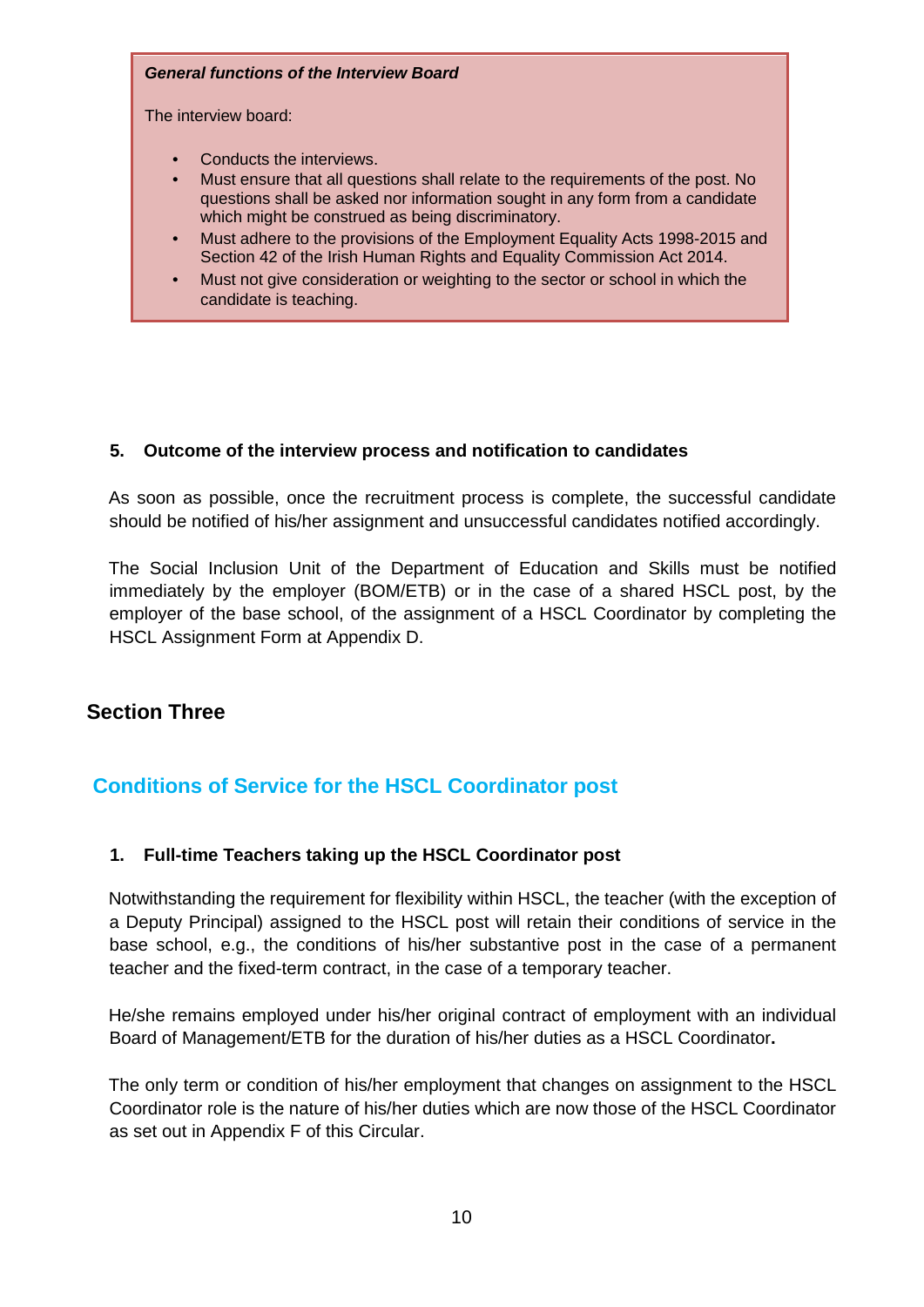#### **2. Teachers, not currently working in a full-time capacity, taking up the HSCL Coordinator post**

In the case of teachers who are not currently working in a full-time capacity, the following changes occur for the duration of the assignment to the HSCL Coordinator post:

- full-time HSCL duties must be undertaken
- The nature of his/her duties change to those of the HSCL Coordinator post as set out in Appendix F of this Circular.

### **3. Eligibility to apply for a post of responsibility in the base school while working as a HSCL Coordinator**

A HSCL Coordinator is eligible to be appointed to or continue to hold an Assistant Principal I or an Assistant Principal II post in their school, subject to written confirmation from the employer and the teacher that he/she is satisfied that the roles and responsibilities of the post can be fully discharged.

A HSCL Coordinator is eligible to be appointed to the post of Deputy Principal, but he/she will be required to relinquish the Deputy Principal post (and associated allowance) temporarily, while in the post of HSCL Coordinator or resign from HSCL duties and take up the Deputy Principal post. Where a Deputy Principal relinquishes his/her post temporarily, an Acting Deputy Principal may be appointed in accordance with the relevant Department Circulars (see www.education.ie).

### **Section Four**

# **Assignment to the HSCL Coordinator post**

### **1. Letter of Assignment**

Before taking up the role of HSCL Coordinator, a Letter of Assignment should be issued to the HSCL Coordinator by the Employer (BOM/ETB) (i.e. base school).

#### **The Letter of Assignment which should be signed by the Chairperson of the BOM/Chief Executive of the ETB, should include an Acceptance Slip, which must be signed and dated by the HSCL Coordinator. It is a requirement that the signed Acceptance Slip is returned to the BOM/ETB before assignment to the HSCL Coordinator post.**

A copy of the Letter of Assignment and signed Acceptance Slip should be retained with school records and a copy issued to the HSCL Coordinator. A sample Letter of Assignment is included at Appendix C.

The Letter of Assignment should include the following:

a) confirmation that the assignment to HSCL duties is for a period of a maximum of 5 years only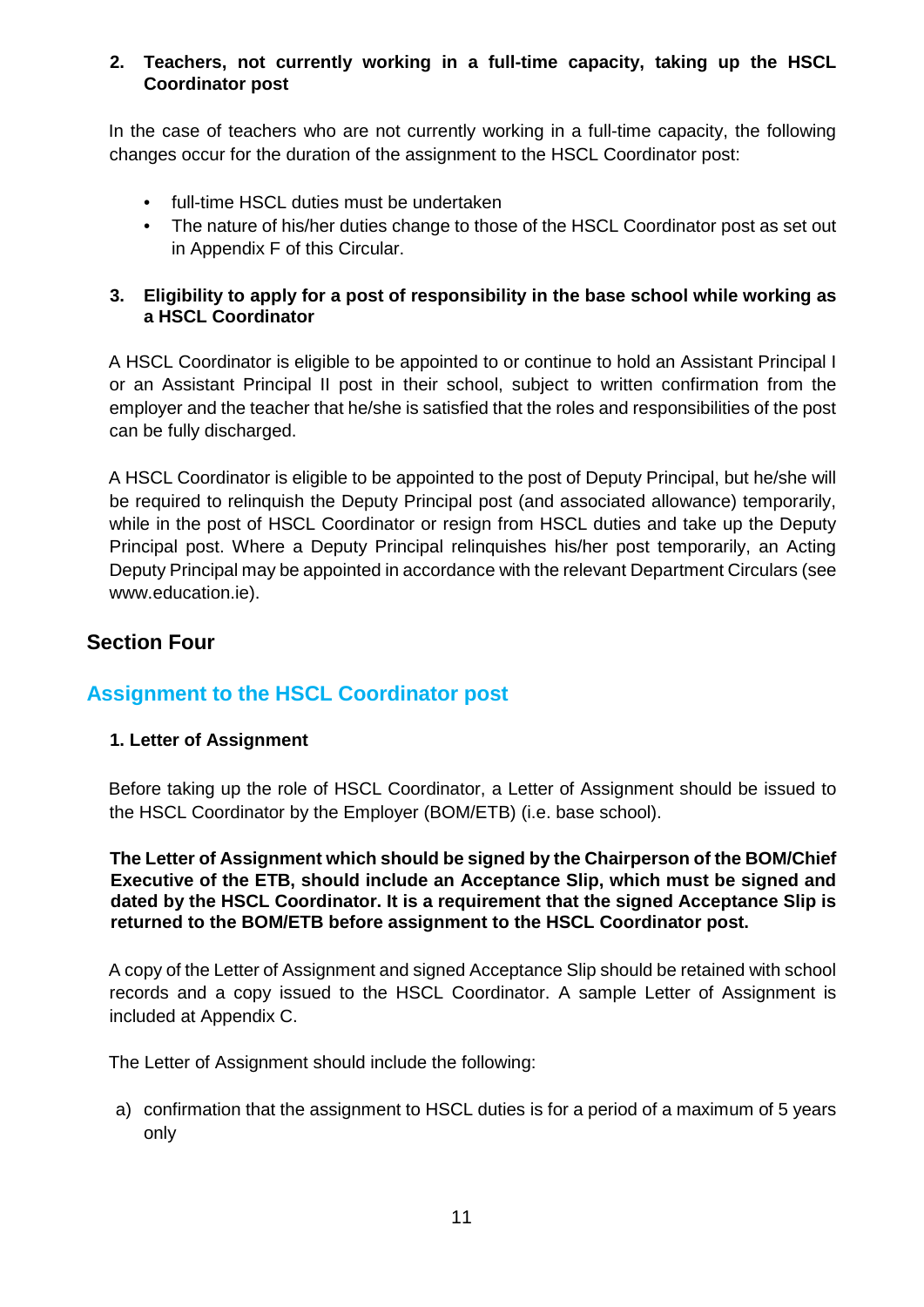- b) confirmation that on the expiration of the HSCL assignment, the assigned teacher may, where warranted, return to teaching duties within the school/ETB Region (where relevant) in which he/she was employed, or may have entitlements under re-deployment panels
- c) confirmation that the HSCL Coordinator post is subject to the HSCL allocation to schools by the Department
- d) role of the HSCL Coordinator (Appendix F).

**NOTE:-** The relevant Tusla EWS Integrated Services Manager or the Department's Inspectorate may request to see a copy of the Letter of Assignment.

### **Section Five**

# **HSCL – Management and Reporting Arrangements in DEIS Schools**

The arrangements described below should be clearly understood by the parties concerned.

*Day to day management:* The BOM/ETB of the base school, being the Employer, has primary responsibility for application of the terms and conditions of the HSCL Coordinator post. The BOM/ETB may delegate the day to day management and direction of the work of the HSCL Coordinator to the Principal of the base school.

Where a HSCL Coordinator post is shared, it is the responsibility of the BOM(s)/ETB(s) of the schools to come to an arrangement regarding the sharing of the HSCL post. If schools encounter difficulties coming to an agreed arrangement, they should contact their relevant Tusla EWS Integrated Services Manager.

The BOM/ETB of the base school has the primary responsibility for the assignment, however, the HSCL Coordinator should maintain a close working relationship with the Principal/BOM/ETB of the school(s) in the cluster relating to HSCL and in their involvement in the implementation of the school(s) Action Plan(s) for Improvement.

*Accountability:* The BOM/ETB in each school is accountable for the HSCL work carried out in their school. Where the post is shared, the Principal(s) of the relevant school(s) coordinates the day to day work of the HSCL Coordinator during the time allocated to their school.

*Regional/National:* It is acknowledged that the formal reporting relationship for the HSCL Coordinator is with his/her Principal and BOM/ETB.

Tusla EWS have the mandated responsibility for the management, development and direction of the HSCL Scheme (and of the School Completion Programme), in line with Department policy. In that context, the professional relationship between local HSCL Coordinators and the relevant Tusla EWS Integrated Services Manager is very important. The EWS Integrated Services Manager mentors, guides and advises schools and HSCL clusters in their work. Contact details for the relevant Tusla EWS Integrated Services Managers are available at Appendix B.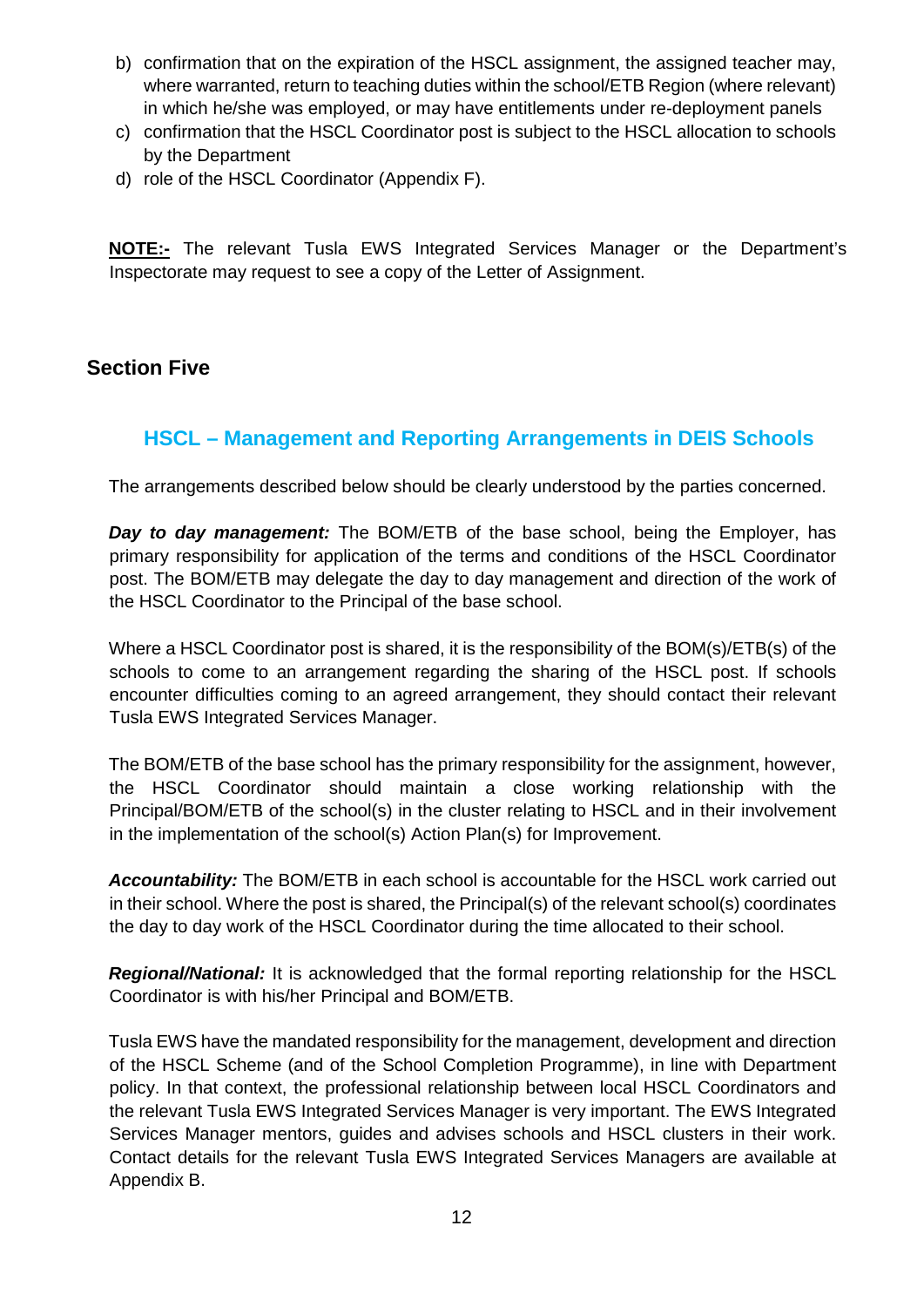The Social Inclusion Unit of the Department has responsibility for the national allocation of HSCL Coordinator posts and the allocation of DEIS funding. Each school is accountable to the Department in this regard.

### **Section Six**

# **Guidelines on the use of the Home School Community Liaison (HSCL) Grant**

The HSCL portion of the annual DEIS Grant is allocated to provide targeted supports, through the development of collaboration and partnership between the parents and teachers of children, who are at risk of educational disadvantage and early school leaving.

It is a requirement that a minimum of **10%** of the annual DEIS Grant to each school be made available to the HSCL Coordinator for use on HSCL activities. If 10% of the DEIS Grant is not sufficient, the school should use its discretion as to the appropriate amount of funding from the DEIS Grant that should be provided to operate the HSCL service.

Schools must be conscious of securing value for money, in relation to significant purchases of equipment eg. laptops and/or printers. With this in mind, the allocated 10% of the DEIS Grant may only be spent on activities/resources which are directly linked to **parental involvement**, outlined in the school's Action Plan for Improvement and HSCL annual plan.

The HSCL spend must be monitored and directed appropriately and proportionately and utilised to obtain the outcomes as identified in the school's Action Plan for Improvement, which should be reviewed on a regular basis.

The HSCL Grant may be used:-

- To establish and maintain a parents' room, excluding capital expenditure
- To purchase appropriate resources for HSCL activities, in line with the school's Action Plan for Improvement and approved by the school Principal.
- To pay travel expenses to the HSCL Coordinator incurred in the discharge of duties (home visitation, attendance at cluster meetings, Continuous Professional Development (CPD)). National CPD for Coordinators is centrally funded by the Tusla EWS and the Department of Children and Youth Affairs (DCYA). Schools contribute to CPD by covering travel expenses from the school's DEIS grant *(See Department of Finance Circular 05/2017 and Department of Education and Skills Circular 0036/2017 for appropriate rates).*

Claims in respect of subsistence are not allowed.

The advice of the relevant Tusla EWS Integrated Services Manager should be obtained if further guidance is required on HSCL expenditure.

In accordance with Section 18 of the Education Act 1998 the Department requests that schools, other than ETB schools (who are legislated for by the ETB Act 2013), continue to keep record of all activities undertaken, materials and resources purchased with grants. **Accounts of income and expenditure should be retained in the school and be made available, if required, to officers of the Department and/or the Office of the Comptroller and Auditor General.**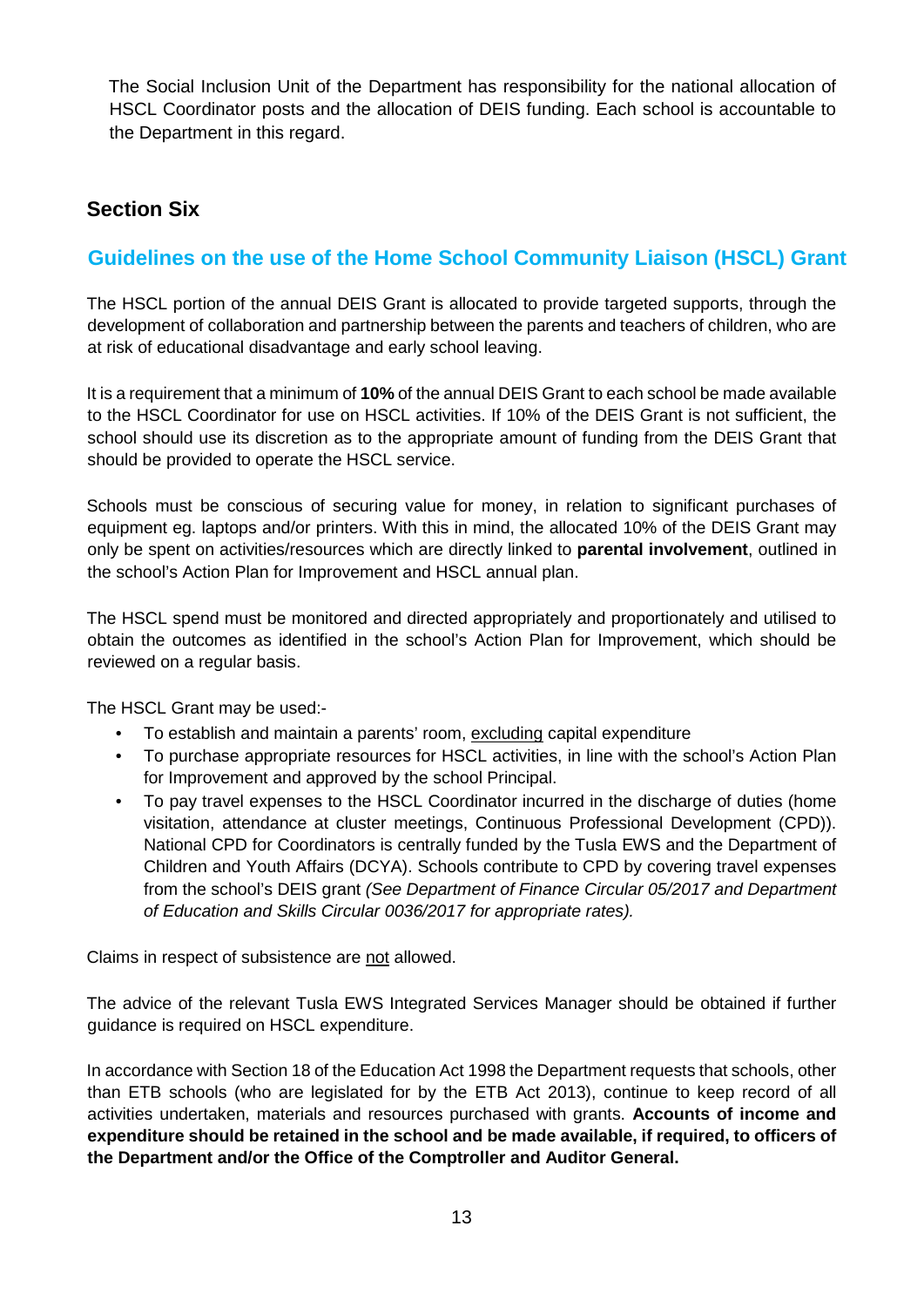In accordance with Section 51 of the ETB Act 2013 the Department requests that ETB's accounts of income and expenditure should be retained and made available from time to time to officers of the Department.

# **Financial support to schools as an alternative to services of HSCL Coordinator post**

If it is not possible for a school to avail of a HSCL Coordinator post due to its geographic location and distance from other DEIS schools, an approved level of financial support issues to the school on an annual basis for the purpose of supporting HSCL activities. Schools may utilise this grant to employ/assign a part-time HSCL Coordinator. This role may not be undertaken by an existing classroom teacher in the school.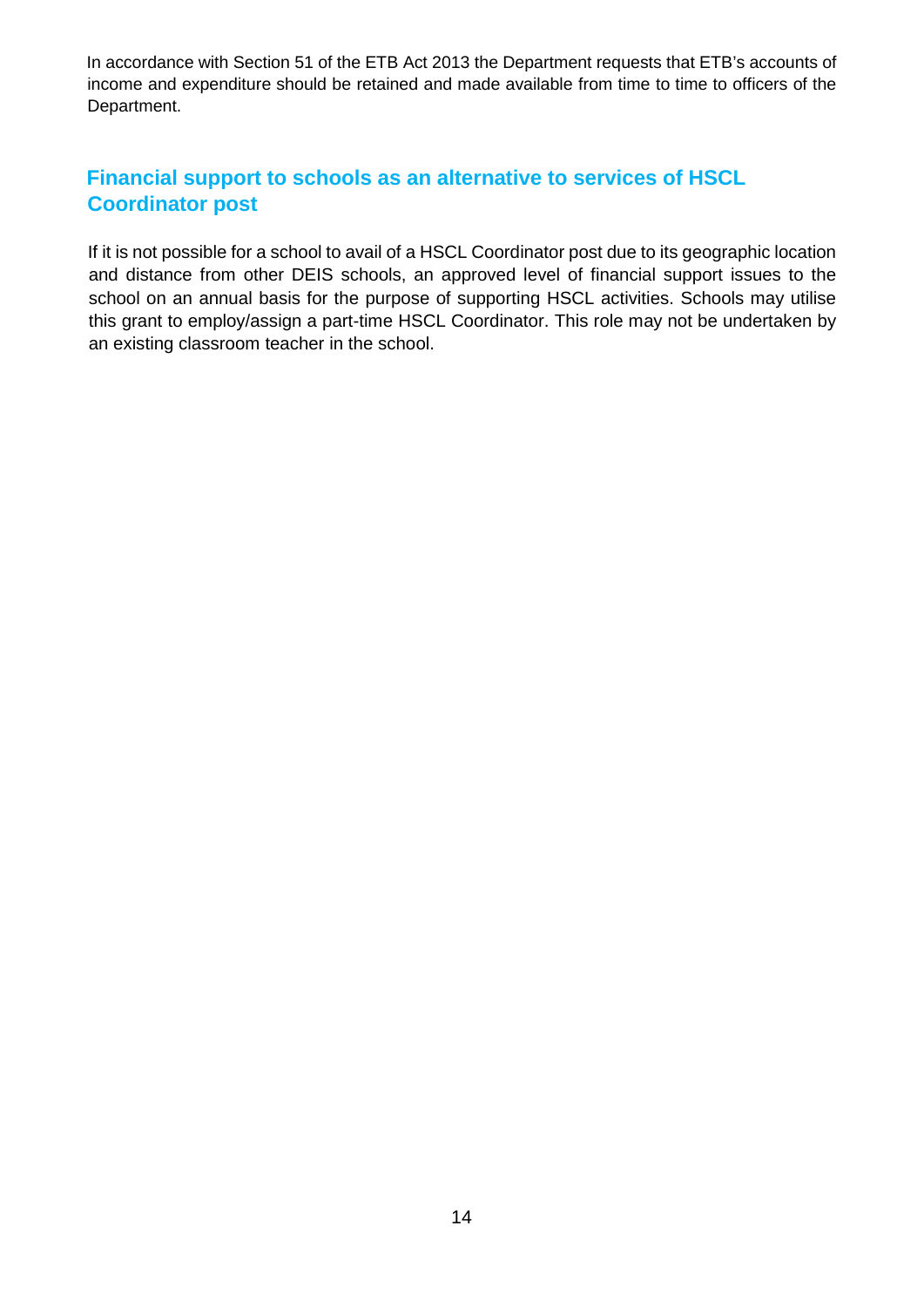| 255<br>Seirbhís Tacaíochta<br><b>Oideachais Tusla</b><br><b>Tusla Education Support Service</b>                                                 |
|-------------------------------------------------------------------------------------------------------------------------------------------------|
| Date of Notice:                                                                                                                                 |
| Applications are sought for assignment to Home School Community Liaison Coordinator on a shared basis to the following schools (if applicable): |
|                                                                                                                                                 |
| 1 <sub>1</sub>                                                                                                                                  |
|                                                                                                                                                 |
| 2.<br><u> 1989 - Johann Barn, mars ar yn y brening yn y brening y brening yn y brening yn y brening y brening yn y bre</u>                      |
|                                                                                                                                                 |
| 3.<br><u> 1988 - Jan James James, president eta idazlear (h. 1988).</u>                                                                         |
|                                                                                                                                                 |
| Letter of Application including Curriculum Vitae shall be forwarded to:                                                                         |
|                                                                                                                                                 |
|                                                                                                                                                 |
|                                                                                                                                                 |
| NB: The BOM/ETB accepts applications by e- mail or hard copy. (should be hard copy or e-mail, not<br>both).                                     |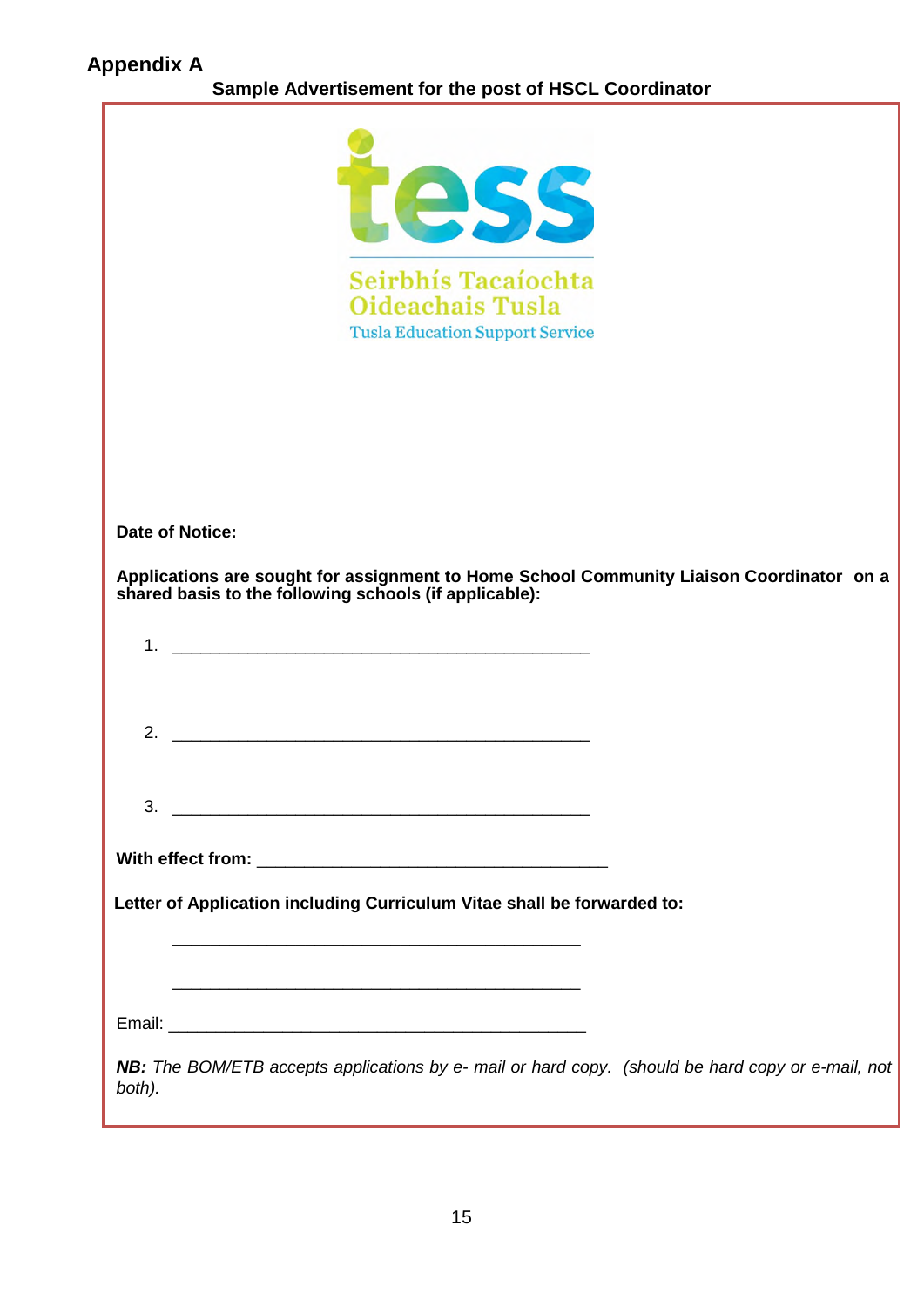Closing date for applications is **5pm on \_\_\_\_\_\_\_\_\_\_\_\_\_\_\_\_\_\_\_** 

The following relevant documentation is available on the Department's website:

- Department of Education and Skills Circular 0016/2019 **"Assignment of HSCL Coordinators within DEIS schools"**
- Job Description/Role of HSCL Coordinator (Included in Circular 0016/2019)
- **"Information Booklet for DEIS schools participating in the HSCL Scheme"**

Signed \_\_\_\_\_\_\_\_\_\_\_\_\_\_\_\_\_\_\_\_\_\_\_\_\_\_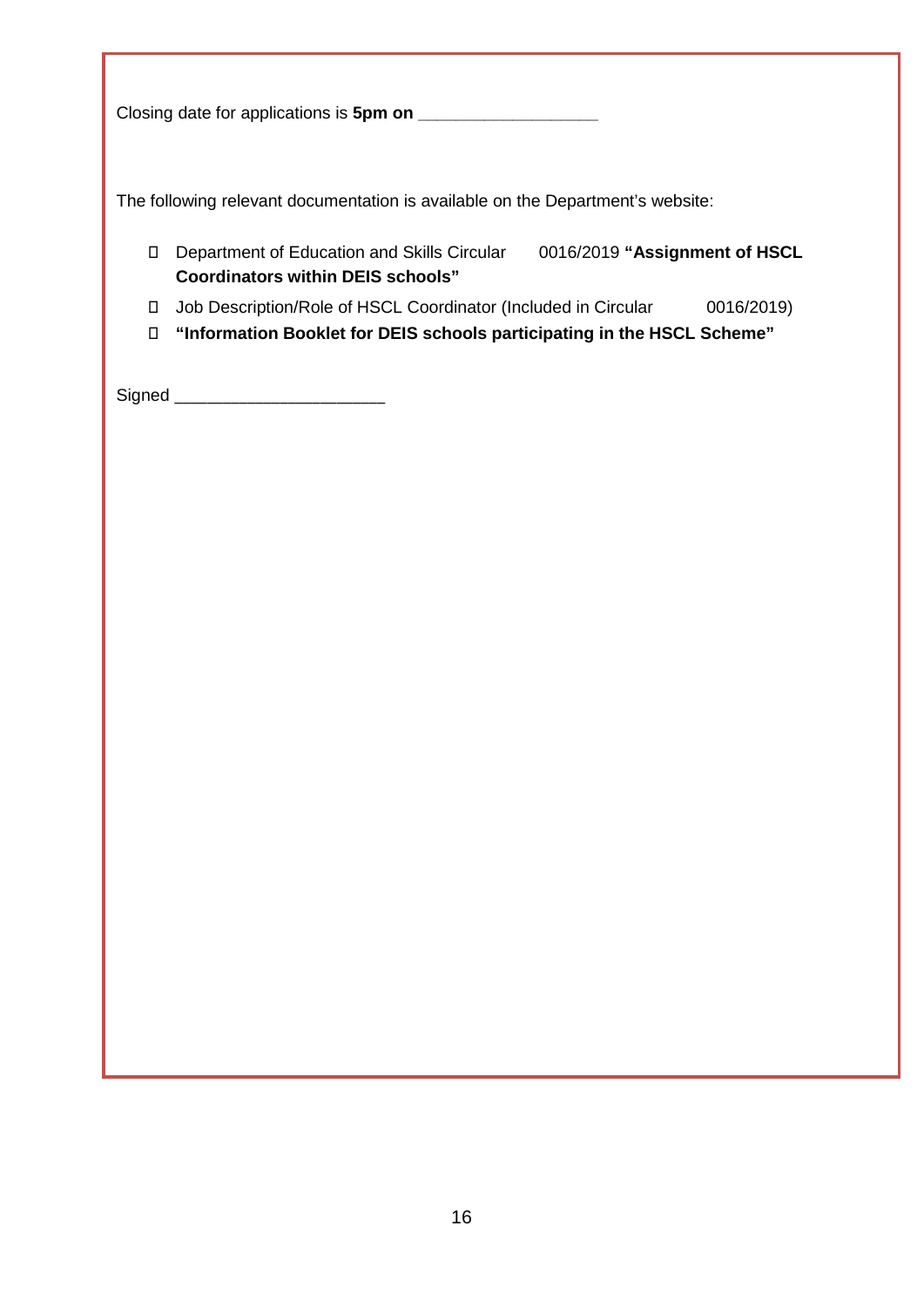# **Appendix B**

# **Contact Details**

#### **Social Inclusion Unit**

Department of Education and Skills **Cornamaddy** Athlone Co. Westmeath **Responsibility for: Administration and allocation of HSCL posts and DEIS grants to schools**  Phone: 090 6484152/6483772 E-mail: social\_inclusion@education.gov.ie

#### **Tusla EWS Integrated Services Managers**

| <b>Manager</b>       | <b>Email</b>                | <b>Phone</b> |
|----------------------|-----------------------------|--------------|
| David Dineen         | David.dineen@tusla.ie       | 087-6899521  |
| <b>Niall Rabbitt</b> | Niall.rabbitt@tusla.ie      | 087-1445308  |
| Anne-Marie           | annemarie.mcgovern@tusla.ie | 087-9581991  |
| <b>McGovern</b>      |                             |              |
| Deirdre Ms Ginn      | deirdre.mcginn@tusla.ie     | 087-6074216  |
| Con Moynihan         | Con.moynihan@tusla.ie       | 087-9085629  |

### **Dublin West Education Centre (HSCL Administration Office)**

Old Blessington Road Tallaght Village Dublin 24

### **Contact Person: Yvonne Fitzgibbon, Acting HSCL Administrator**

Phone: 087 9607103 E-mail: yfitzgibbon@dwec.ie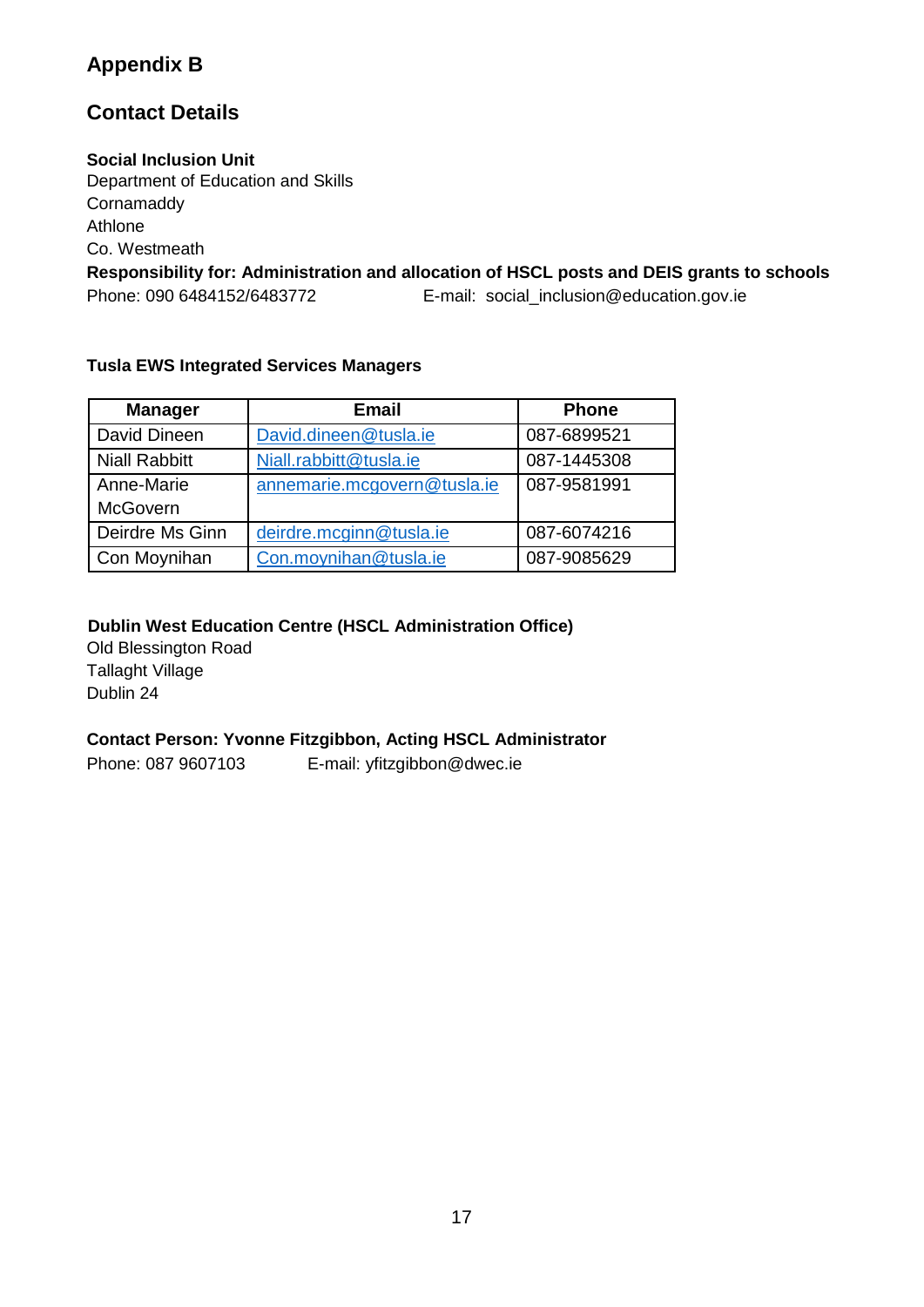# **Appendix C**

#### **Sample Letter of Assignment for the HSCL Coordinator post (can be adapted to school's requirements)**

**Teacher Name: Constant Constant Constant Constant Constant Constant Constant Constant Constant Constant Constant Constant Constant Constant Constant Constant Constant Constant Constant Constant Constant Constant Constan** 

**School Name:**  $\bullet$  **School Name:**  $\bullet$  **Roll No.** 

Dear,

The BOM/ETB agrees to assign you as a HSCL Coordinator for a period of a maximum of 5 years, to undertake full-time duties in the role of HSCL Coordinator based in the above named school from the day of (month) 201X to the day of (month) 201X.

You shall perform your duties and responsibilities in accordance with, the contents of the Department's Circular 0016/2019– "**Assignment of HSCL Coordinators within DEIS schools"**, the policies of the BOM/ETB and the Rules for National Schools.

The cluster of schools that will be served by you in your role as HSCL Coordinator are as follows:-

\_\_\_\_\_\_\_\_\_\_\_\_\_\_\_\_\_\_\_\_\_\_\_\_\_\_\_\_\_\_\_\_\_\_\_\_\_\_\_\_\_\_\_\_\_\_\_\_\_\_\_\_\_\_\_\_\_\_\_\_\_\_\_\_\_\_\_\_\_\_\_\_\_\_\_\_\_\_

\_\_\_\_\_\_\_\_\_\_\_\_\_\_\_\_\_\_\_\_\_\_\_\_\_\_\_\_\_\_\_\_\_\_\_\_\_\_\_\_\_\_\_\_\_\_\_\_\_\_\_\_\_\_\_\_\_\_\_\_\_\_\_\_\_\_\_\_\_\_\_\_\_\_\_\_\_\_

\_\_\_\_\_\_\_\_\_\_\_\_\_\_\_\_\_\_\_\_\_\_\_\_\_\_\_\_\_\_\_\_\_\_\_\_\_\_\_\_\_\_\_\_\_\_\_\_\_\_\_\_\_\_\_\_\_\_\_\_\_\_\_\_\_\_\_\_\_\_\_\_\_\_\_\_\_\_

These schools served by you may be subject to change by the Department during the period of this assignment.

*The terms and conditions of your employment remain as they are except in relation to the nature of the duties to be performed by you as HSCL Coordinator (See Appendix F).* 

\_\_\_\_\_\_\_\_\_\_\_\_\_\_\_\_\_\_\_\_\_\_\_\_\_\_\_\_\_\_\_\_\_\_\_\_\_\_\_\_\_\_\_\_\_\_\_\_\_\_\_\_\_\_\_\_\_\_\_\_\_\_\_\_\_\_\_\_\_\_\_\_\_\_\_\_\_\_

\_\_\_\_\_\_\_\_\_\_\_\_\_\_\_\_\_\_\_\_\_\_\_\_\_\_\_\_\_\_\_\_\_\_\_\_\_\_\_\_\_\_\_\_\_\_\_\_\_\_\_\_\_\_\_\_\_\_\_\_\_\_\_\_\_\_\_\_\_\_\_\_\_\_\_\_\_\_

The BOM/ETB of the base school has the primary responsibility for this assignment, including its day to day management. However, where the HSCL Coordinator post is shared, you also have a close working relationship with the Principal/BOM/ETB of the other school(s) in the cluster relating to HSCL and in their involvement in the implementation of the school(s) Action Plan(s) for Improvement.

The BOM/ETB reserves the right to terminate your assignment as HSCL Coordinator, for misconduct or any other sufficient reasons, in accordance with the agreed procedures, if applicable. In the event of termination and subject to relevant statutory provisions, you shall not be entitled to return to any remuneration or compensation except in respect of remuneration due for work performed prior to termination.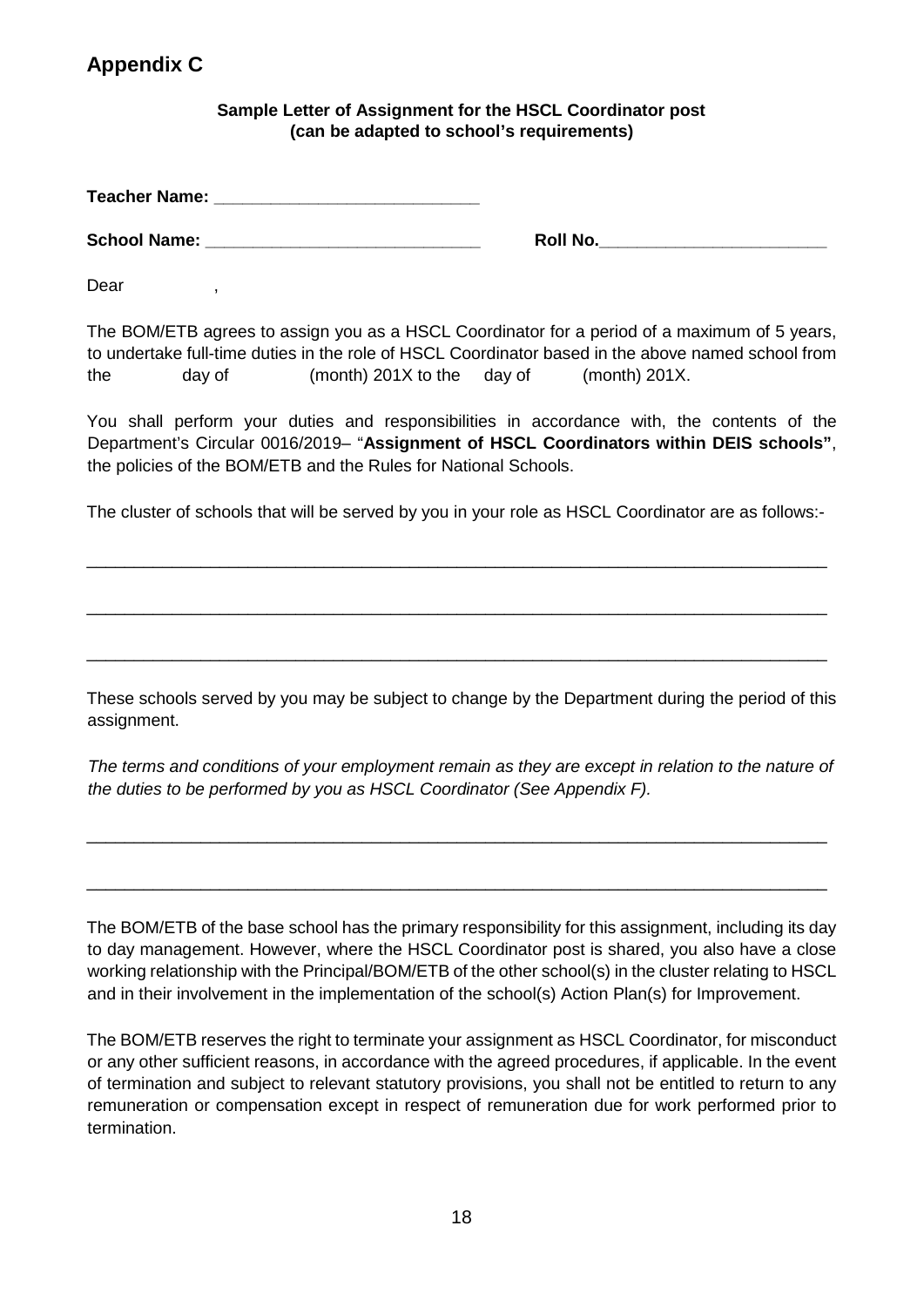Your assignment as HSCL Coordinator, may be terminated:

- **If the HSCL allocation to schools is changed by the Department**
- If a post is suppressed in the school and you are the most junior teacher in the school.

In such a case, (unless terminated or disciplined, pursuant to such details mentioned above) you may choose to revert to your substantive teaching post or be subject to redeployment arrangements in place, where applicable.

If you are serving in an Assistant Principal I or Assistant Principal II post, these roles and responsibilities must be discharged competently and efficiently while in the HSCL post.

SIGNED on behalf of the Employer/BOM/ETB of the School:

| <b>ACCEPTANCE SLIP</b><br>Having read and noted the contents of the Letter of Assignment dated _____<br>and the contents of Circular 0016/2019 "Assignment of HSCL Coordinators within DEIS Schools", I<br>(name of HSCL Coordinator) agree to the terms of the HSCL<br>Assignment. |                         |  |  |                                |       |
|-------------------------------------------------------------------------------------------------------------------------------------------------------------------------------------------------------------------------------------------------------------------------------------|-------------------------|--|--|--------------------------------|-------|
|                                                                                                                                                                                                                                                                                     |                         |  |  | SIGNED BY THE HSCL COORDINATOR | DATE: |
| Name of Base School:                                                                                                                                                                                                                                                                | Roll No. of Base School |  |  |                                |       |
| <b>Data Protection Privacy Statement</b><br>The main purpose for which the personal data provided by you is for the assignment of the HSCL Coordinator post.<br>School needs to insert Privacy Statement here                                                                       |                         |  |  |                                |       |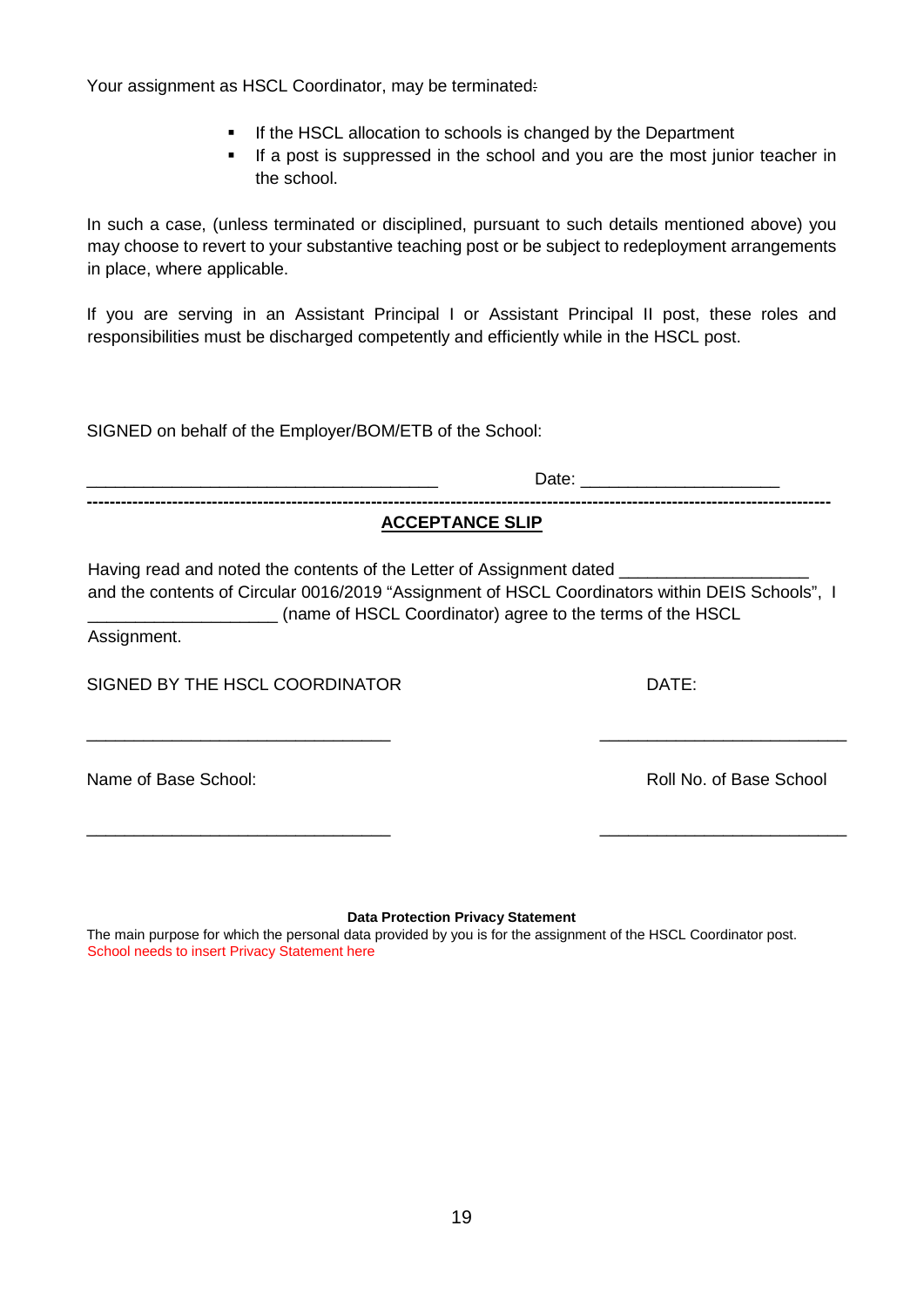

An Roinn Oideachais<br>Department of Education

# **Appendix D Form**

### **ASSIGNMENT FORM FOR THE HSCL COORDINATOR POST**

| Name and Address of Base School      | <b>Roll No of</b><br><b>Base</b>                     | Where HSCL post is shared between a cluster of schools, please list<br>names of other schools below |
|--------------------------------------|------------------------------------------------------|-----------------------------------------------------------------------------------------------------|
| <b>E</b> mail address of Base School | School (please indicate if<br>it's a change of base) |                                                                                                     |
|                                      |                                                      |                                                                                                     |
|                                      |                                                      |                                                                                                     |
|                                      |                                                      |                                                                                                     |
|                                      |                                                      |                                                                                                     |

| <b>Name of Newly Assigned HSCL</b><br><b>Coordinator (Please state</b><br>surname linked to Revenue<br>records). | Please tick and<br>initial box below<br>confirming that<br>"candidate has<br>all eligibility<br>requirements"<br>as per page 7 of<br><b>Circular</b><br>0016/2019 | <b>Duration of Assignment</b><br>i.e. date assigned to the HSCL post<br>until end of assignment date | Name of HSCL<br><b>Coordinator that is</b><br>being replaced | Where the new HSCL<br>appointment is to cover<br>sick/maternity leave etc.,<br>please provide details here |
|------------------------------------------------------------------------------------------------------------------|-------------------------------------------------------------------------------------------------------------------------------------------------------------------|------------------------------------------------------------------------------------------------------|--------------------------------------------------------------|------------------------------------------------------------------------------------------------------------|
|------------------------------------------------------------------------------------------------------------------|-------------------------------------------------------------------------------------------------------------------------------------------------------------------|------------------------------------------------------------------------------------------------------|--------------------------------------------------------------|------------------------------------------------------------------------------------------------------------|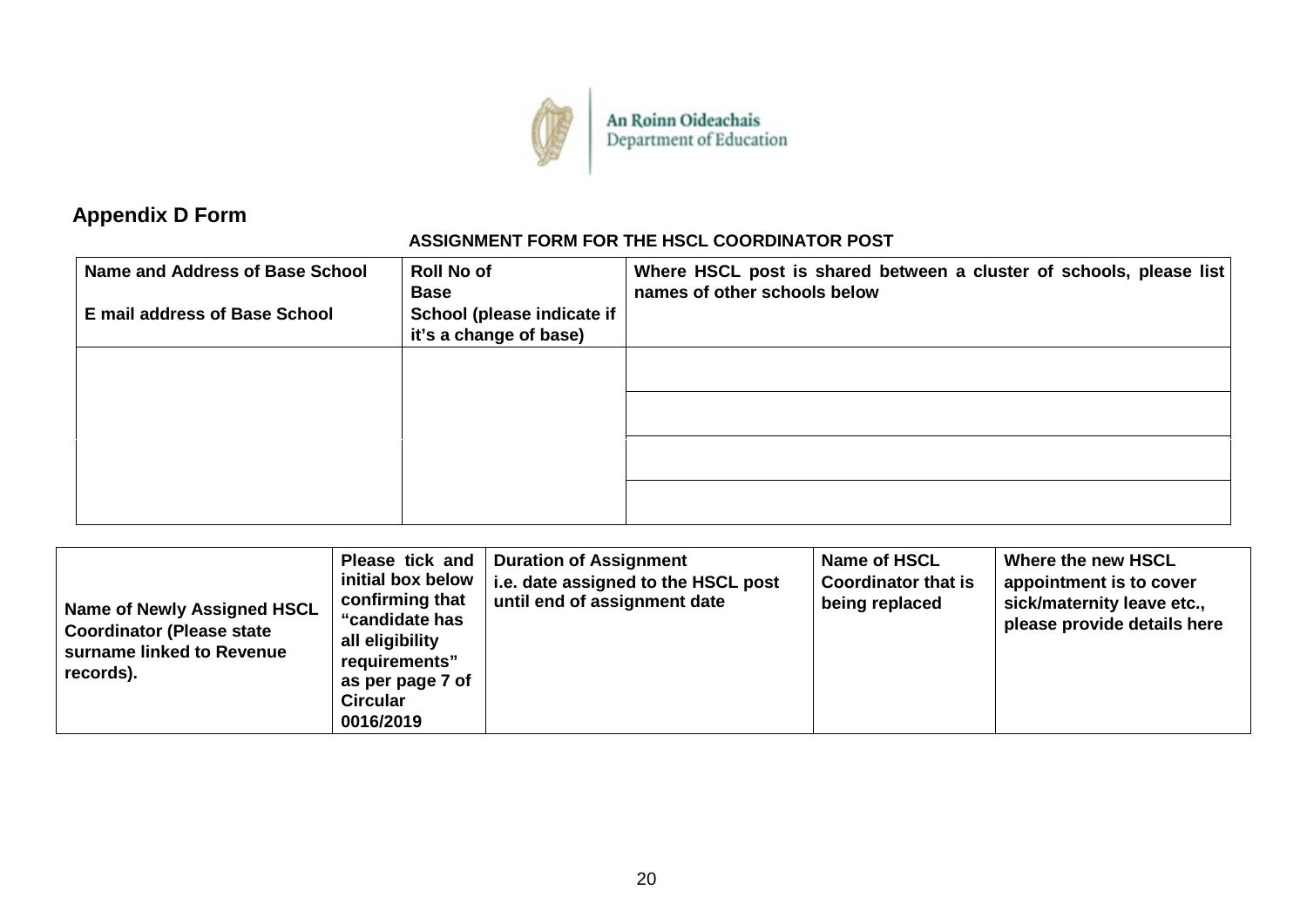| Date assigned:                                |  |
|-----------------------------------------------|--|
| Date/Month/Year<br>From:<br>$\sqrt{1}$<br>To: |  |

**Note: A teacher may only be assigned to the post of HSCL Coordinator for a maximum period of 5 years only.** 

*I, the undersigned, confirm that the above named assignee meets the requirements of the HSCL Coordinator post:*

Data Protection Privacy Statement

The main purpose for which the Department requires the personal data provided by you is to allocate and manage the HSCL Scheme. The personal data provided may be exchanged with Tusla Education Welfare Service.

Full details of the Department's data protection policy setting out how we will use your personal data as well as information regarding your rights as a data subject are available at https://www.gov.ie/en/organisation-information/data-protection/. Details of this policy and privacy notice are also available in hard copy from the address below upon request.

> Original Completed Form (by Base School) should be forwarded, prior to the HSCL Coordinator assignment date to: - *Social Inclusion Unit, Department of Education and Skills, Cornamaddy, Athlone, Co. Westmeath*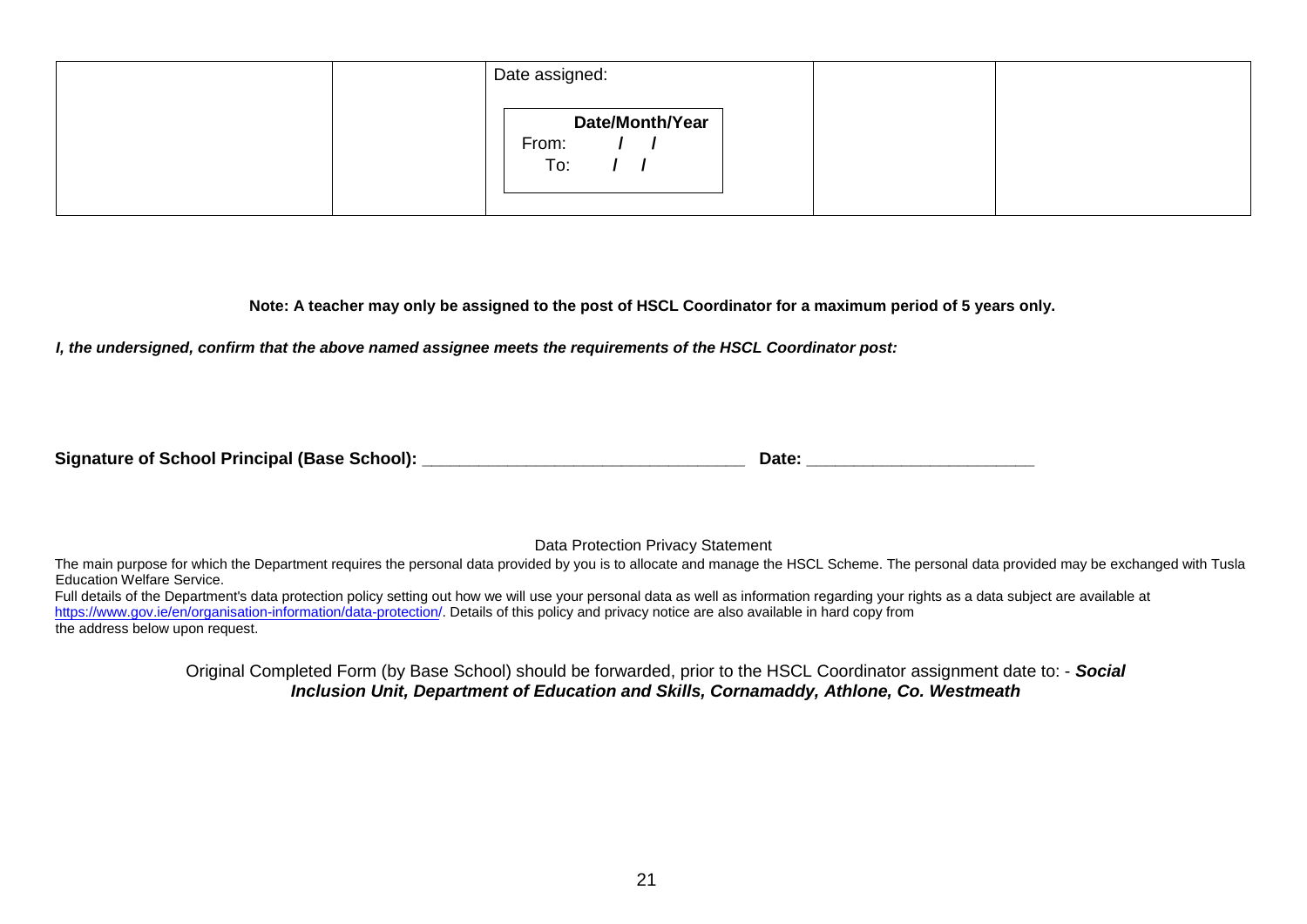### **Appendix E**

#### **Attributes of the HSCL Coordinator**

*"Among the salient characteristics of partnership are a shared sense of purpose; goal definition; communication; structures that are human and caring; task orientation; solidarity; joint accountability; empowerment; and transformation. These qualities, working in sequence or in tandem, can initiate change and growth, leading to an empowerment of groups and communities. This in turn facilitates transformation, which is the central tenet of partnership."* 

> Concepta Conaty – The Home School Community Liaison Scheme in Ireland – From Vision to Best Practice

HSCL Coordinators shall:

- **√** Have a commitment to supporting parents to enable children to develop to their full potential.
- **√** Have a commitment to parents developing their potential as the primary educators of their children.
- **√** Have the ability and willingness to forge positive professional relationships with parents, pupils, Principal(s), staff and relevant stakeholders, in order to make a positive difference to a child's experience of school.
- **√** Remain up to date with evidence-based research on what works, in a given context, to help children attend, participate in learning and be retained in the system.
- **√** Have the ability to understand the needs of, and difficulties faced by marginalised families and communities and be able to put plans in place to respond to those needs.
- **√** Have the ability to work in an interagency and inter-disciplinary way.
- **√** Have the ability to monitor the impact of the interventions put in place to support parents and children and to demonstrate improved outcomes.

**√** Have the ability to lead and build staff capacity.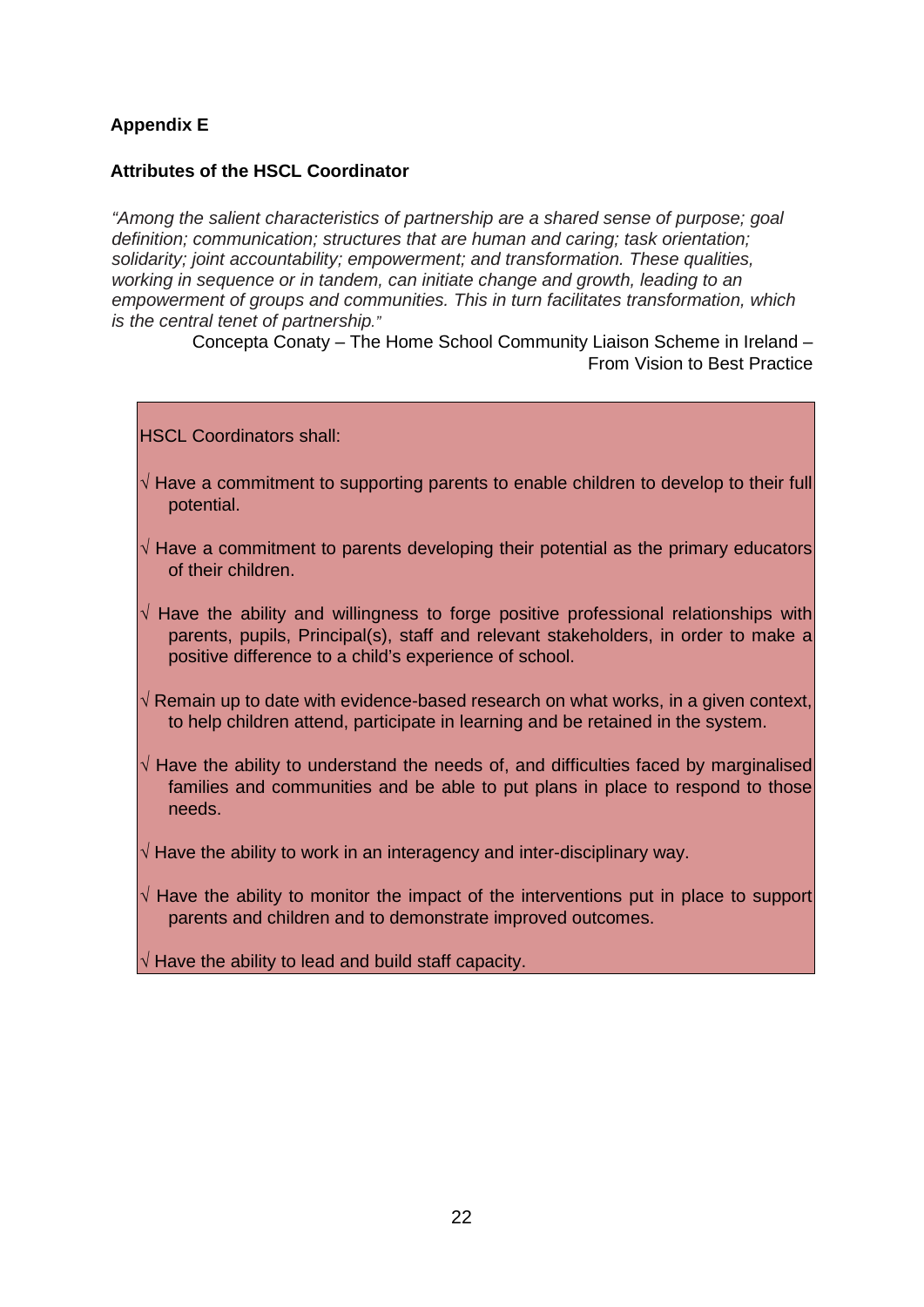### **Appendix F**

### **Job Description/Role of the HSCL Coordinator**

The HSCL Coordinator shall:

- Encourage, support and facilitate partnership between parents and teachers to enhance the education of children.
- Spend a minimum of one third of their time on visiting the homes of pupils in order to: o Build bonds of trust between home and school. o Encourage parents to become involved in their child's education.
	- o Bring information about the school and about services available in the community.
	- o Seek out potential parent leaders, who are willing to participate in the HSCL Scheme's activities and to be a resource to other parents.
	- o Monitor the effectiveness of interventions, which have been put in place.
- Work with staff to develop an understanding of educational disadvantage and promote innovative approaches and methodologies to address it.
- Actively develop and promote parental involvement as an integral part of the school development/DEIS planning process and in their work, to support the development, implementation and review of the Action Plan for Improvement.
- Establish structures to identify the needs of parents.
- Work with parents to prepare and support them as a resource to their own children and also to the wider school community.
- Support the establishment and further development of links between early years' settings, parents, families, schools and communities to support children across the education continuum
- Support measures to improve attendance, participation and retention of Travellers, Roma and other pupils at particular risk of poor engagement with education and early school leaving.
- Work collaboratively with the Tusla EWS and the School Completion Programme (SCP) to address issues which impinge on the school attendance, participation and retention of children at risk of educational disadvantage and early school leaving.
- Liaise with parents of pupils being considered for extra supports through SCP so that these parents understand the supports being offered, why they are being offered and to ensure that parental consent is given.
- Support successful transitions from early childhood care and education to primary, primary to post primary and post primary to further and higher education. HSCL will play a key role in engaging with other key actors to support transitions and ensure pupils from disadvantaged backgrounds are fully supported.
- Facilitate the provision of leisure, curricular, parenting and personal development programmes for parents.
- Participate in, contribute to and support integrated services policy and practice of the Tusla EWS.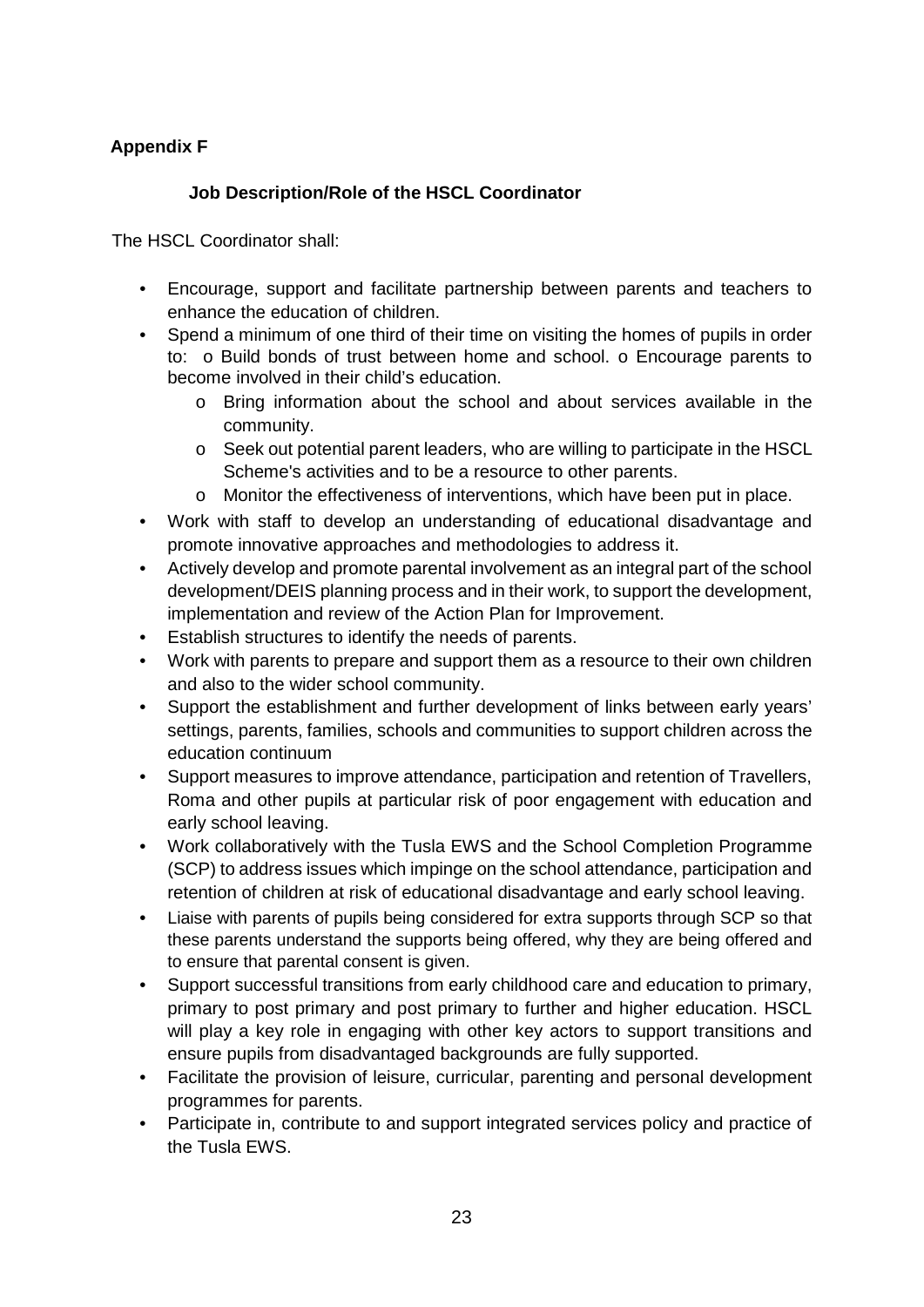- Formally engage with adult and family literacy services and establish and maintain appropriate structures to facilitate the involvement of parents in their child's learning in school and in the home in areas such as literacy, numeracy, leisure/curricular courses, personal development, parenting, shared reading etc.
- Facilitate the training of parents as community leaders and as a support to other parents.
- Establish and maintain links with other schools and engage with Local Community Development Committees and Children and Young People Services Committees structures to build on existing structures and expertise, avoid duplication of provision and make linkages to help pupils and parents engage in community activities.
- Facilitate partnership with teachers, parents, pupils and community agencies in formulating school policies.
- Establish/maintain/participate in the Local Education Committee which seeks to respond to school-related issues at community level, that impinge on learning, and to seek to address these issues, by working collaboratively with parents, pupils, voluntary and statutory agencies.
- Where appropriate, schools can initiate or engage in a 'Meitheal', the practice model for Tusla Family Support Service, in order to access additional support for children and families through collaboration with community agencies.
- Plan, monitor and evaluate HSCL interventions and programmes through:
	- a. Together with the school Principal, producing an annual HSCL plan with specified targets
	- b. Together with the school Principal, producing a weekly HSCL timetable
	- c. Recording all significant contact with families and prioritising home visitation
	- d. Completing a HSCL Return Form in relation to (a) Expenditure and (b) Objectives, Targets, Activities and Outcomes under HSCL Scheme.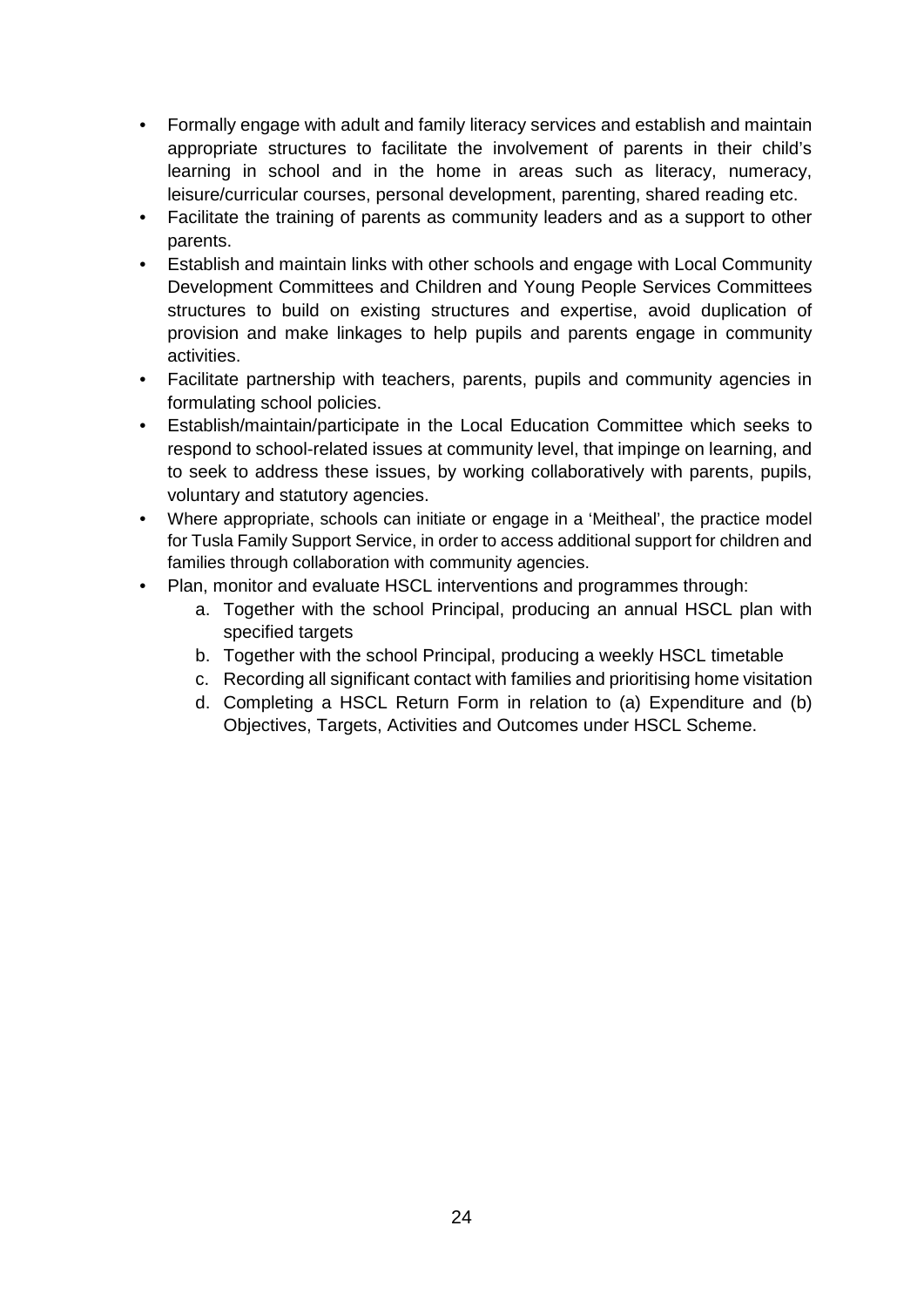# **Appendix G**

# **Frequently Asked Questions**

### **What is the duration of assignment for the HSCL Coordinator?**

A teacher shall be assigned to the post of HSCL Coordinator for a maximum period of 5 years only.

### **Can a HSCL Coordinator apply to job-share?**

As HSCL is a full-time post, HSCL Coordinators must resign from the post of HSCL Coordinator if they wish to job-share. A job-sharing or part-time teacher who wishes to take up the post of HSCL Coordinator must resume duty on a full-time basis.

#### **Can a HSCL Coordinator apply to take a career break?**

HSCL Coordinators may apply for a career break absence. However, when the HSCL post holder returns from career break they shall not return to the HSCL post but to their substantive post in the school, where the post is still warranted.

### **Can the HSCL Coordinator post be filled in the event of an absence (sick leave/maternity)?**

When the HSCL Coordinator is absent due to sick leave, maternity, carers leave etc, cover for the absence should be examined on a case by case basis taking into account the possible length of the absence.

Where it is determined that the post must be filled for the period of the absence, the HSCL post is advertised in the school or cluster of schools in line with the procedures contained in this Circular. The base school for the HSCL Coordinator post is automatically deemed to be the base school in which the successful applicant is currently teaching. Substitute cover is provided to cover the absence of the replacement HSCL Coordinator in the classroom.

Where there is no suitably qualified teacher available to fill the HSCL post from within the cluster for such absences, the BOM/ETB should contact their EWS Integrated Services Manager for assistance. If following this no suitable candidate is available to fill the post, the BOM/ETB may, as an exceptional circumstance, allow a suitably qualified substitute teacher, registered with the Teaching Council with two years teaching experience, who is deemed an appropriate candidate, to fill the specialised post of HSCL Coordinator.

Please note that time taken for an absence (including taking up another position on a temporary basis) is included as part of the five year term.